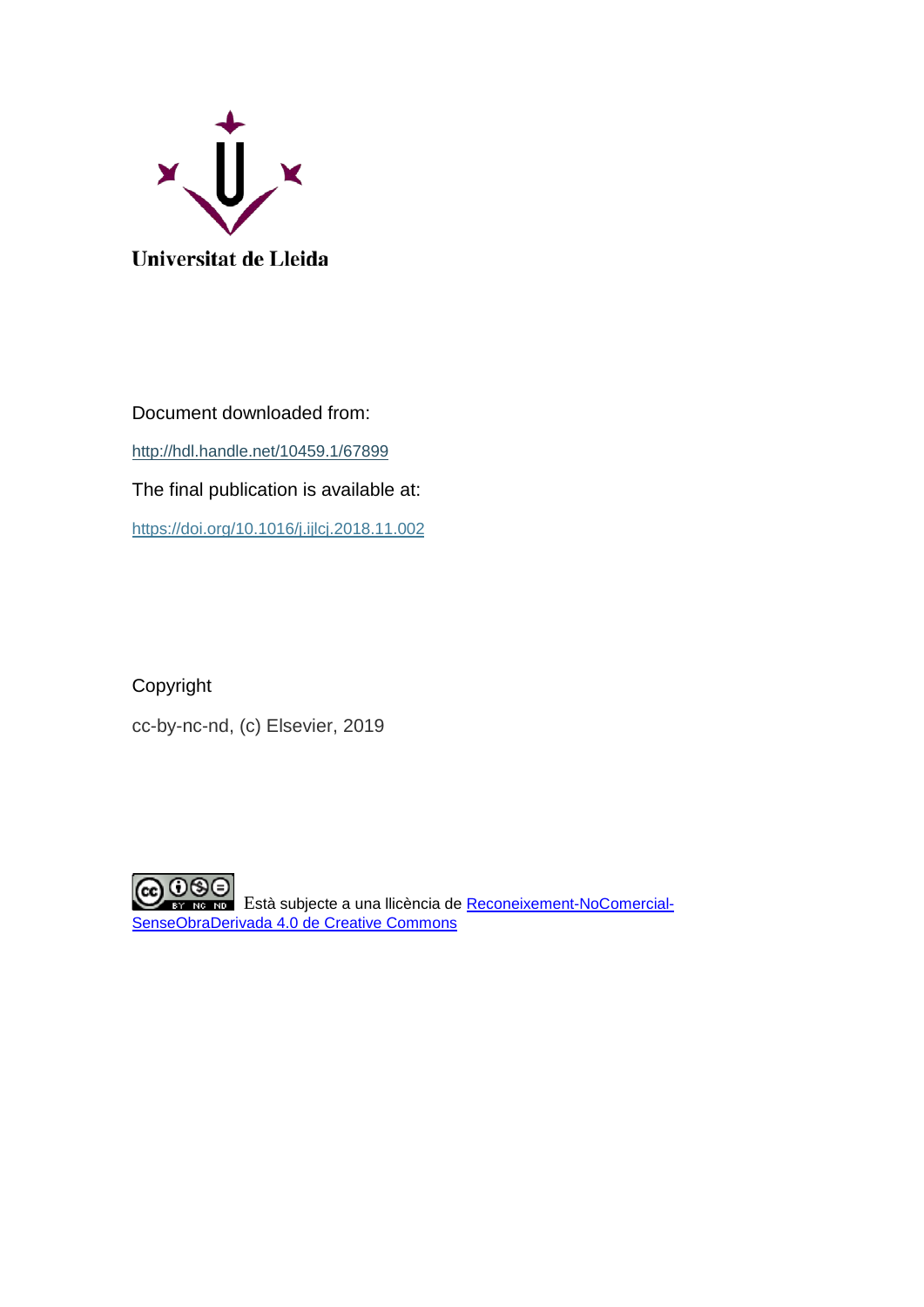# **Effects of and coping strategies for stalking victimisation in Spain: Consequences for its criminalisation**

# **Carolina Villacampa**

Department of Public Law, University of Lleida, Spain

# **Alejandra Pujols**

Department of Public Law, University of Lleida, Spain

#### **Abstract**

A well-developed understanding of how stalking affects victims and of the coping strategies they use can be useful in the current context of its incrimination in several western European countries. To explore these themes a study was conducted with a subsample of 152 young adult victims obtained from a sample of 1,162 Spanish university students. The current study examines the psychological consequences of stalking behaviours for victims and the strategies they used to stop stalking. These findings show that the most prevalent emotional responses in victims, strongly influenced by the previous victim-offender relationship, were anger (71.1%), annoyance (71.1%) and fear (51.3%). The majority of self-identified victims had also experienced some sort of adverse psychological consequence (81.6%), albeit of lower intensity and significantly related to the victim's sex. Besides, virtually all the victims (97.4%) took some coping measures, although reporting the incident was not usual, as only 19.1% of the cases of stalking were brought to the attention of the police.

#### **Keywords**

Stalking, victimisation, effects, emotional responses, coping strategies

# **1. Introduction**

Although there is no one way to define stalking, when analysing the definitions offered by some authors (Meloy and Gothard, 1995; Pathé and Mullen, 1997; Westrup, 1998; Royakkers, 2000), despite their differences, it can be concluded that there are three common elements in all of them. Firstly, this phenomenon is described as a series of intrusive acts constituting a pattern of conduct, which can consist of a wide variety of behaviours (ranging from telephone calls to street persecution, among other possibilities). However, there is no consensus as to their duration or frequency. The second element indicates that this conduct must have been undertaken without the consent of the victim. Finally, the behaviour must be of sufficient entity to produce some sort of alteration in the victim, such as the feeling of fear or at least a certain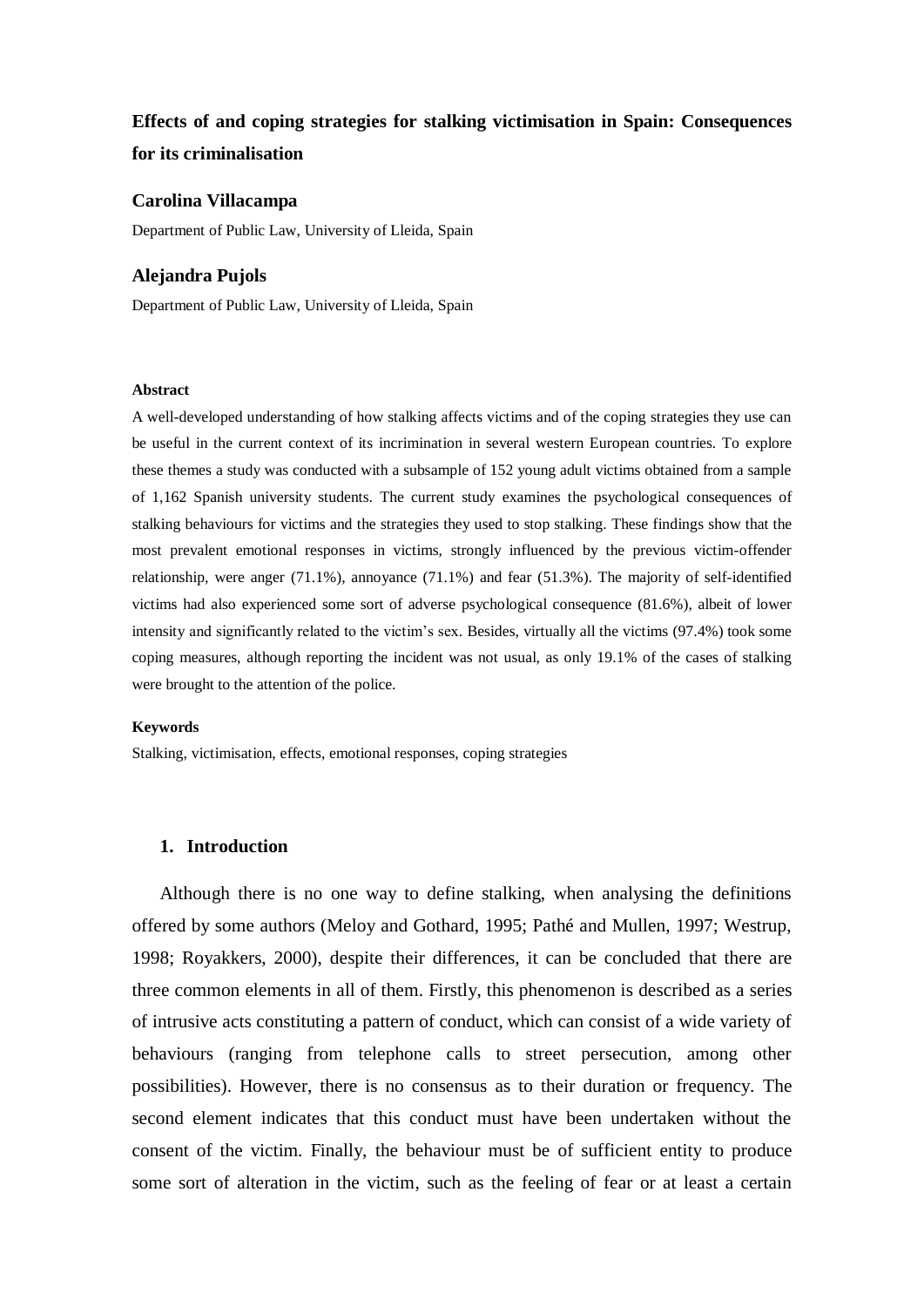restlessness. In accordance with what has been said, stalking can be defined as an 'insidious and unwanted course of conduct that can cause certain effects in the victim, such as fear or unease' (Villacampa, 2009).

Stalking was criminalised in Spain as part of the 2015 reform of the Criminal Code, which included it as a crime against the freedom to act. By classifying stalking as a crime, Spain fulfilled the mandate of criminalisation contained in the 2011 Istanbul Convention of the Council of Europe and became one of the last western European countries to include it in its criminal code, following Italy (2009), Sweden (2011), the United Kingdom (2012) and Portugal (2015). Unlike in some of the countries that criminalised stalking before, this process was not preceded by an empirical analysis to determine the prevalence of stalking victimisation in Spain. The 1998 British Crime Survey (Budd and Mattinson, 1998; Office for National Statistics, 2015) provided data on stalking in England and Wales, as did similar national studies conducted prior to its criminalisation in Germany (Hoffmann, 2006), Italy (Istituto Nazionale di Statistica, 2007), Austria (Freidl et al., 2011), the Netherlands (Van der Aa, 2010), Sweden (Dovelius, Öberg and Holmberg, 2006), Norway (Narud, Friestad and Dahl 2014) and Portugal (Matos et al., 2011). In Spain, except for one study on the prevalence and characteristics of stalking in a sample of female university students (Bodelón, Igareda and Casas, 2012; Feltes et al., 2012), data on the prevalence of stalking amongst women in the country did not become available until the European Union Agency for Fundamental Rights (FRA) conducted its Violence Against Women survey in 2015 (FRA, 2015).

It should be noted that such studies among the general population report a prevalence of victimisation of between 7% and 16% in women and between 2% and 6% in men (Baum, et al., 2009; Matos et al., 2011; Tjaden and Thoennes, 1998). Specifically, in relation to the Spanish sample analysed by the FRA, the victimisation rate is 11% (FRA, 2014). These studies also show that the population group most victimized by the phenomenon is women under the age of 30 (Baum et al., 2009; FRA, 2014; Tjaden and Thoennes, 1998). As a result of this higher incidence of stalking in young people, numerous studies have analysed both the prevalence and the dynamics of these behaviours in samples consisting only of university students, resulting in notably higher rates of victimisation than those perceived in the general population. Specifically, in research with samples of university students, these percentages are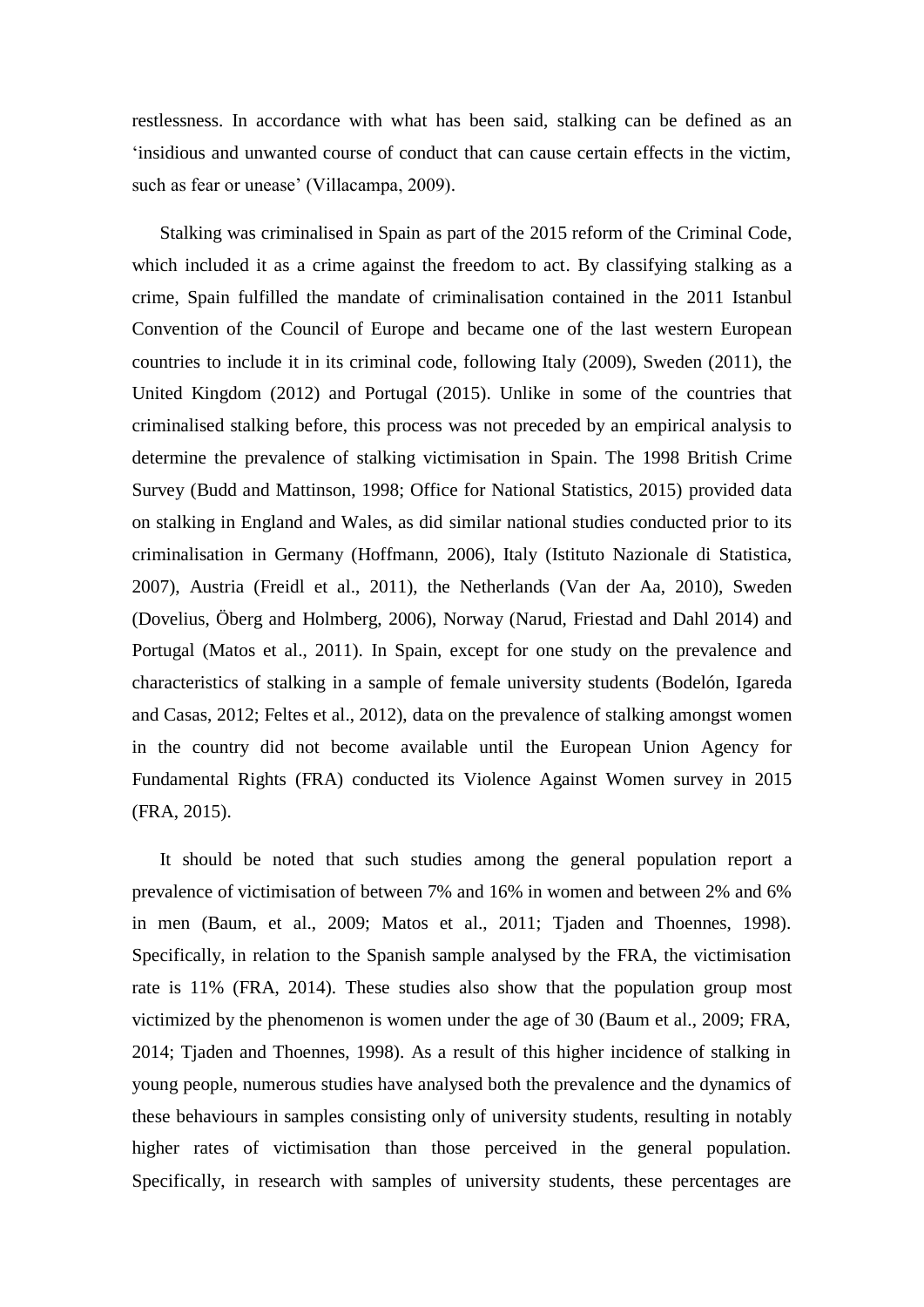between 9.2% and 35.2% in women and 2% and 35% in men (Bjerregaard, 2000; Feltes et al., 2012; National Union of Students, 2011), with no substantial difference in the incidence of gender-based victimisation, contrary to the general population studies.

Determining the prevalence of stalking victimisation can offer insight into the incidence of the phenomenon and the adequacy of its inclusion in the Criminal Code as a criminal behaviour. However, a greater understanding of how being targeted by such behaviours affects victims and how they cope with these situations is also an appropriate approach, both to determine the merits of punishment in these processes and to provide guidelines for their proper classification. Aside from the findings of the FRA survey regarding the sample of women in Spain and those of the study also conducted with a sample consisting exclusively of female university students (Bodelón, Igareda and Casas, 2012), there are no data on this issue in Spain.

Where quantitative empirical studies on stalking have been conducted more systematically, they show that stalking victims suffer negative consequences on a physical, psychological, social and financial level (e.g. Brewster, 2003; Korkodeilou, 2017; Logan et al., 2007). However, focusing on psychological effects, quantitative empirical studies on stalking in the general population have shown that most stalking victims are emotionally affected by stalking behaviours (e.g. Baum et al., 2009; Budd and Mattinson, 2000; Dovelius, Öberg and Holmberg, 2006; FRA, 2014; Matos et al., 2011; Podaná and Imríškova, 2016; Tjaden and Thoennes, 1998), a finding replicated by studies conducted with university students (e.g. Amar, 2007; Bjerregaard, 2000; Bodelón, Igareda and Casas, 2012; Feltes et al., 2012; National Union of Students, 2011; Spitzberg et al., 1998; Westrup et al., 1999).

In that sense, specific emerging literature reports negative impacts in mental health and well-being of stalking victims such as heightened anxiety levels, vivid flashbacks, persistent nausea (Pathé and Mullen, 1997), post-traumatic stress symptomatology (Purcell, Pathé and Mullen, 2005) and global well-being consequences (Worsley et al., 2017). In a similar sense, Khuener et al. (2007) report some mental health problems among stalking victims such as depression or panic disorders, highlighting that stalking involves a serious threat for the health of the victim. However, the degree to which victims are affected depending on variables such as their relationship with the offender, the type of behaviour experienced or the stalking dynamic has not yet been determined.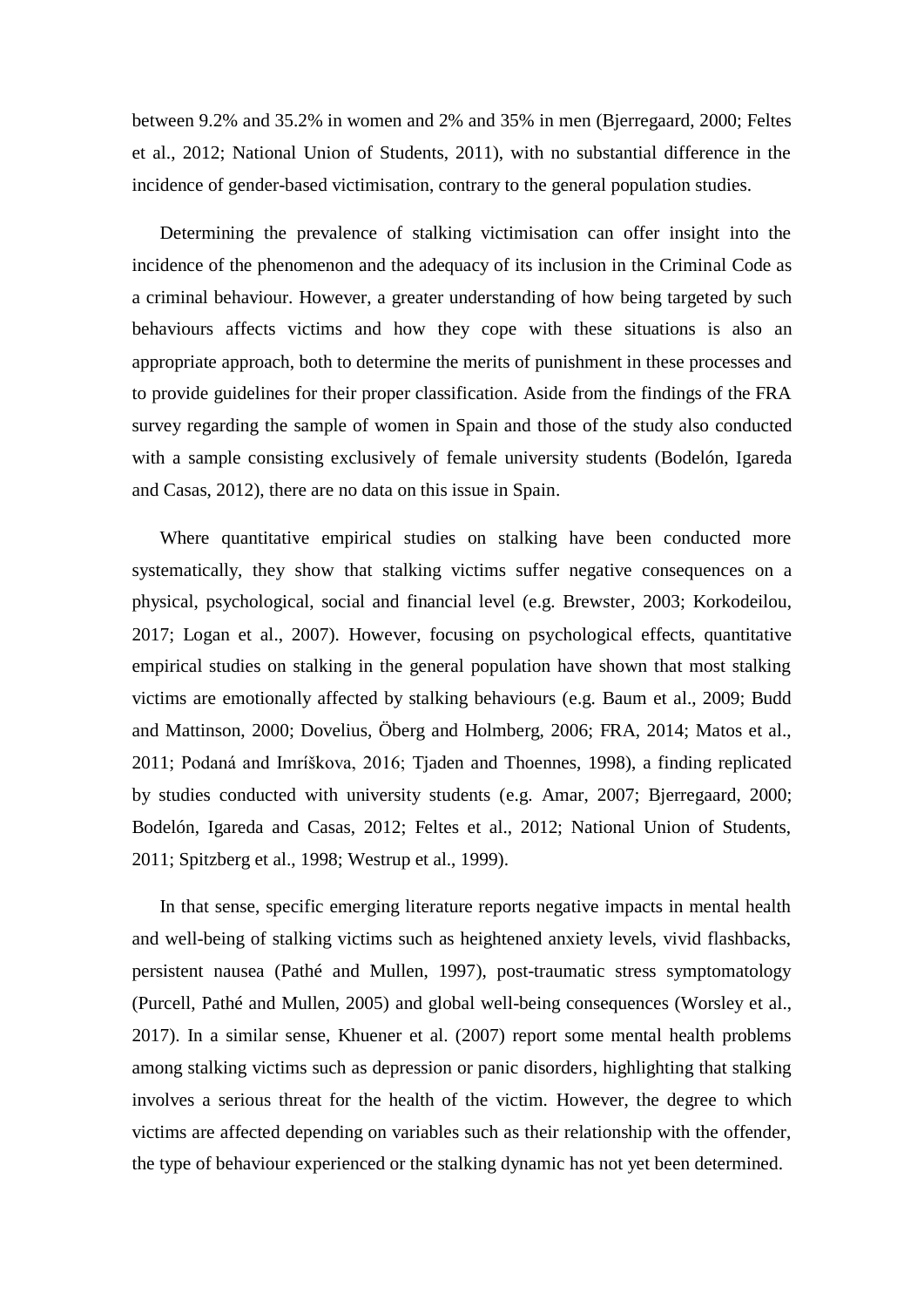As for coping strategies, to date, both general population studies (e.g. Baum et al. 2009; Budd and Mattinson, 2000; Dovelius, Öberg and Holmberg, 2006; FRA, 2014; Matos et al., 2011; Tjaden and Thoennes, 1998) and studies with university students (e.g. Amar and Alexy, 2010; Buhi, Clayton and Surrency, 2008; Fisher et al., 2000; Fremouw, Westrup and Pennypacker, 1997; Spitzberg et al., 1998) have shown that a wide range of coping strategies are used to deter perpetrators and manage the negative effects of unwanted pursuit. Some authors have separated coping strategies into five categories: moving inward, moving outward, moving away, moving toward and moving against (Cupach and Spitzberg, 2004). However, recent studies have divided coping strategies into formal responses and informal responses (Geistman et al., 2013), into internal responses and external responses (Johansen and Tjørnhøj-Thomsen, 2016) or into restrictive behavioural approaches (e.g. avoiding and ignoring the perpetrator) and non-restrictive approaches (e.g. confrontational coping, support-seeking, and cognitive reframing) (Worsley et al., 2017). These coping strategies mainly consist in the making of minor changes to the victim's daily life in order to make it harder for the stalker to continue the stalking behaviours and avoidance manoeuvres, followed by asking family and friends for help. More drastic coping measures, such as moving, were used only in the most serious cases. These studies have also found that, although the victims of these behaviours do tend to tell third parties about them, the situation is less likely to be reported to the police and that the low incidence of such reports is clearly higher in the general population than amongst young adults or university students (e.g. Baum et al., 2009; Bodelón, Igareda and Casas, 2012; Budd and Mattinson, 2000; Dutton and Winstead, 2011; Feltes et al., 2012; FRA, 2014; National Union of Students, 2011; Stenning, Mitra-Kahn and Gunby, 2012; Tjaden and Thoennes, 1998).

Finally, moving onto cyberstalking literature, it can be said that there are strong similarities between traditional stalking victims and individuals stalked by electronic means in terms of their psychological and emotional responses (Sheridan and Grant, 2007). However, some studies reported that individuals stalked by electronic means employed more self-protective coping strategies, such as changing their e-mail address or their usual activities (Nobles et al., 2014).

Given the virtual lack of quantitative analyses of these issues with mixed population samples in Spain, especially amongst young people, the group most likely to be victimised by stalking, the present study was undertaken with a mixed sample of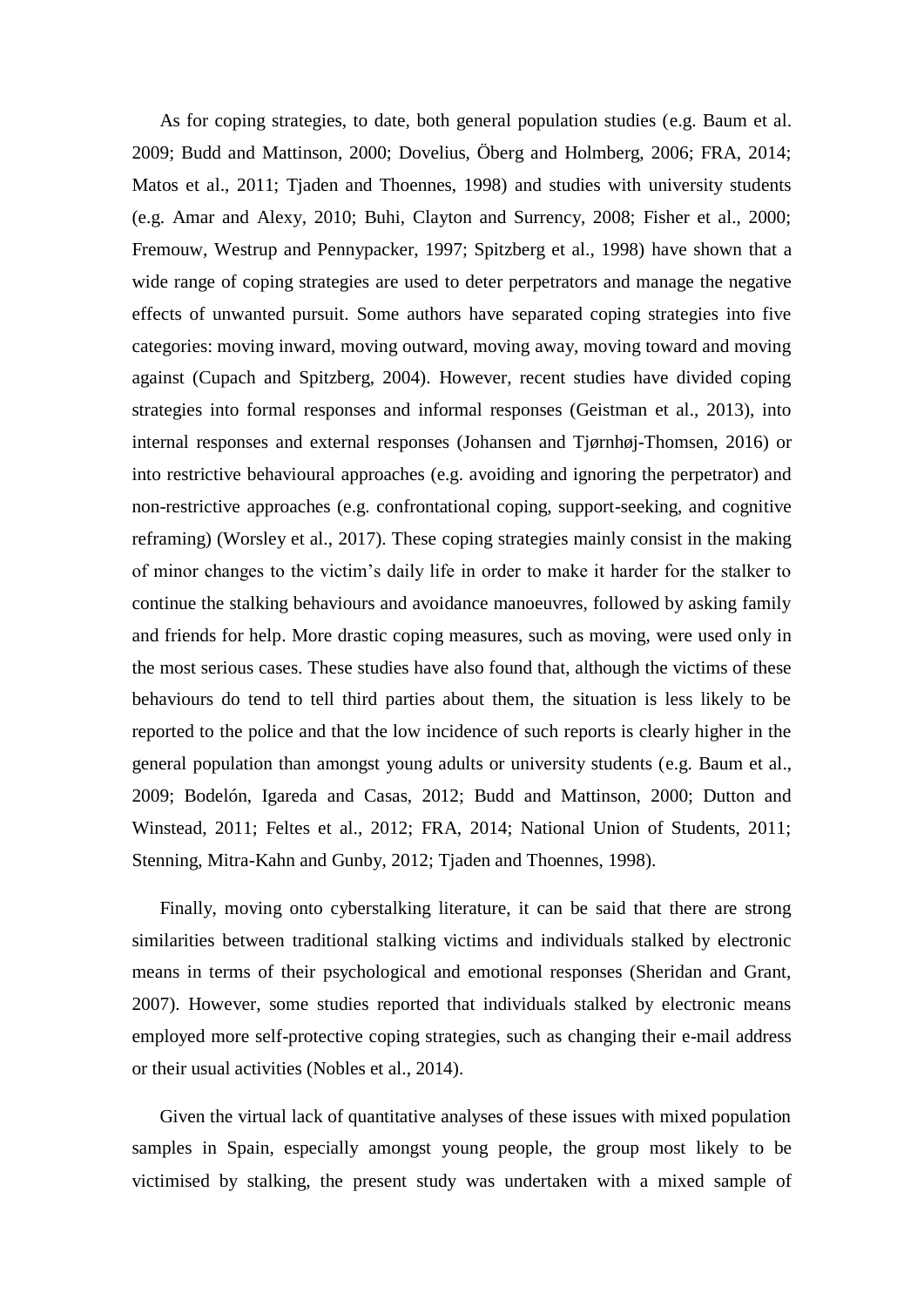university students, consistent with the samples used by earlier studies, which facilitates comparisons with studies from other countries. The aim was twofold: first, to determine the effects of stalking behaviours on the victims, in terms of both their emotional responses and the psychological consequences; and, second, to determine what coping strategies the victims had used to deal with the situation, placing special emphasis on telling someone about the stalking and reporting it to the police as two specific manifestations thereof. All of the above with the aim of drawing certain conclusions regarding the configuration of the Spanish crime of stalking.

# **2. Methodology**

# *2.1 Description of the method*

The sample consisted of 1,162 university students who, at the time the data were collected, were pursuing degrees in law, criminology or private investigation. To obtain a representative sample, the participants were selected from 8 Catalan (*n*=626) and Valencian  $(n=536)$  universities, yielding a sample that, for a total university student population of 237,426 and 140,171 students respectively, ensured a level of confidence of 95% and a margin of error of  $\pm$ 5%.

The data-gathering process, carried out between January and April 2015, was conducted in person at the respondents' universities. Participation was voluntary for all respondents and students were not rewarded for taking part in the survey. The day the questionnaire was completed at each of the selected universities, the researchers administering the paper survey explained the content and purpose of the research to the university students, clearly informing them of its voluntary, anonymous and confidential nature. Before completing the questionnaire, participants were provided with an oral and written definition of stalking matching that indicated at the beginning of this paper. The surveys were handed out to all students attending the lecture. Students were then informed that anyone not wishing to complete the survey could hand it in blank to the researchers at the end of the session. Students were supervised by the researchers themselves to ensure that they completed the questionnaires individually and that anyone unwilling to complete it could do something else. The data were processed using SPSS v. 20 software.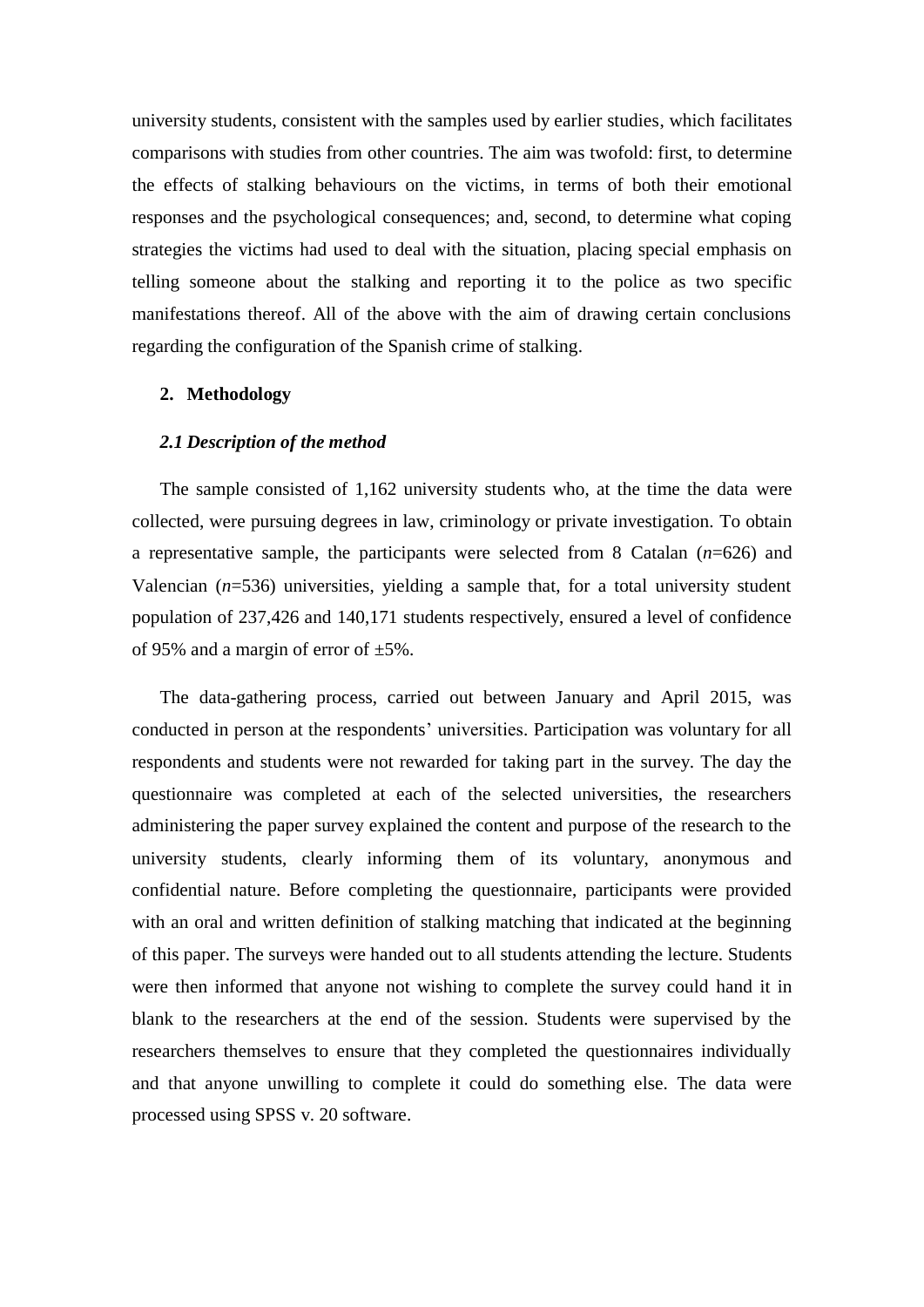The instrument used in the study consisted of 32 questions divided into two parts. The first part was designed to be answered solely by respondents who self-identified as victims, whilst the second was designed to be answered by the rest of the respondents, whether victims of stalking behaviours who did not self-identify as such or people who had never been targeted by such behaviours.

The first part of the questionnaire, for self-identified victims, included Questions 1 to 16 and was designed to gather data related to the characterisation of the victim's experience (types of stalking behaviours experienced, characteristics of the stalker, duration, frequency, psychological consequences, and coping measures). This part of the questionnaire was based on the content of section H of the *Violence against women: an EU-wide survey* (FRA, 2014), incorporating questions about the effectiveness of both the coping measures in general and the reporting measures in particular. However, one of the most important changes was the decision to distinguish between selfidentified victims (respondents who considered themselves to be stalking victims) and researcher-identified victims (respondents who repeatedly suffered at least 1 of the 10 behaviours included on the questionnaire as stalking behaviours, but did not consider themselves victims). To do this, a new question was added to the original version of the questionnaire directly asking participants whether they had been victimised in this way at any point in their life. A second change consisted of the inclusion of two more behaviours on the list of those considered to be forms of stalking by the researchers (buying products or goods or contracting services on the victim's behalf without his or her consent, and inducing a third party to contact the victim without his or her consent), due to their criminalisation as stalking under the Spanish Criminal Code.

In contrast, the second part of the questionnaire, for both researcher-identified victims and non-victims, included the remaining questions (17 to 32) and primarily focused on students' perceptions of two hypothetical stalking scenarios based on research published by Scott, et al., 2014. The results presented here pertain to the processing of the questions in the first part of the survey, on the effects of the victimisation and the coping strategies used by the victims.

# *2.2 Measurements*

As already indicated, this paper presents research results deduced exclusively from people who self-identified as victims, stating that they had suffered some of the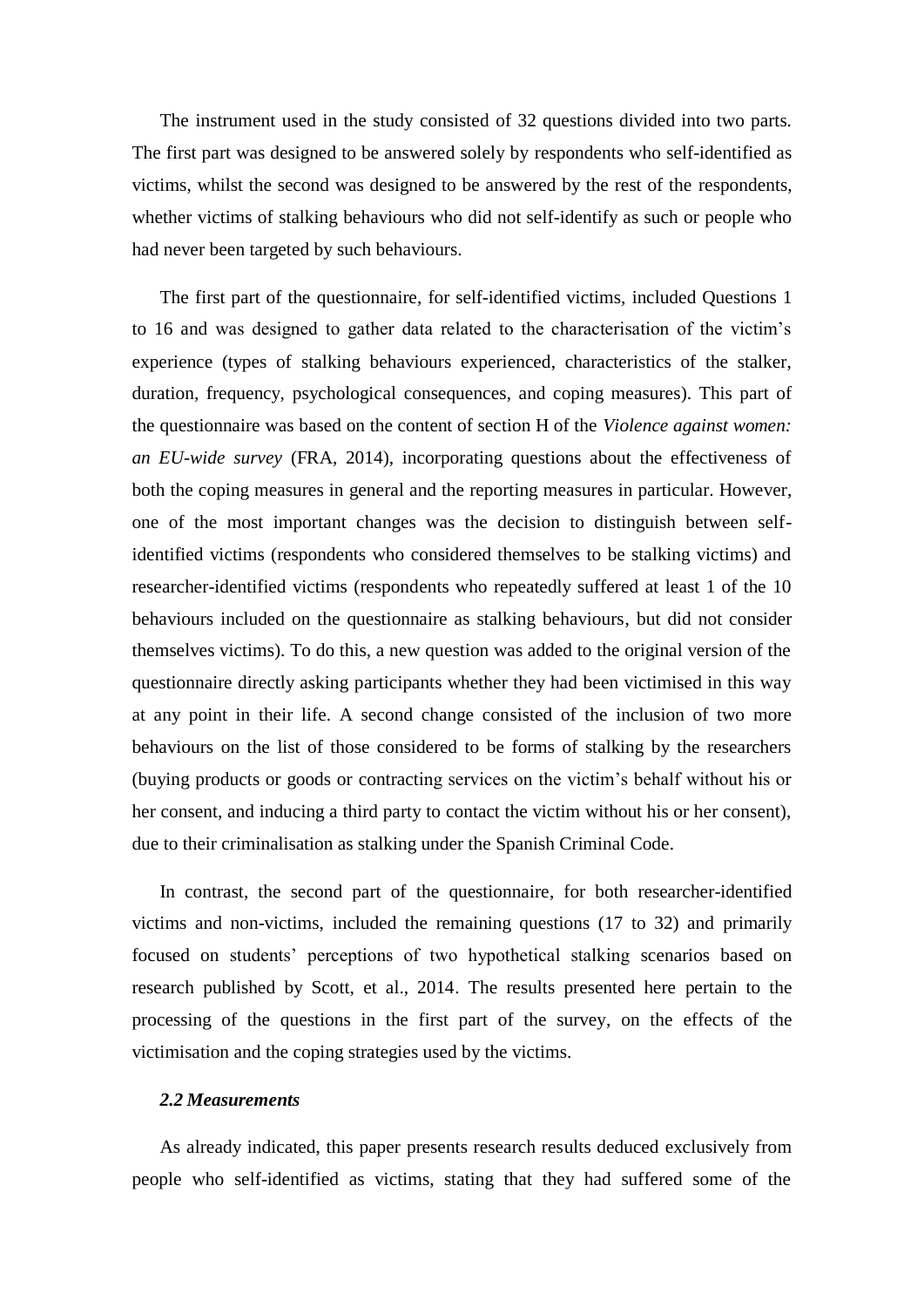behaviours considered as stalking. In the first part of the questionnaire, the victims' emotional responses were determined based on the following question: 'Thinking about these incidents, have you ever felt any of the following ways?' The respondents could choose one or more of the following options (i.e. multiple responses were allowed): (1) angry, (2) scared, (3) embarrassed/ashamed, (4) guilty, (5) annoyed, (6) other, (7) none of the above.

The psychological consequences were determined based on the victims' own perception through the following question: 'Have you ever experienced any of the following psychological consequences as a result of the incidents?' The multipleresponse options were: (1) depression, (2) anxiety, (3) panic attacks, (4) loss of selfconfidence, (5) feeling vulnerable, (6) insomnia or difficulties sleeping, (7) difficulties concentrating, (8) difficulties in relationships, (9) other, (10) none of the above.

The victims were also asked what coping measures they had taken to stop the situation through the following question: 'Have you ever done any of the following to put an end to the situation?' The multiple-response options were: (1) taking more precautions, (2) asking family and/or friends for help, (3) taking self-defence measures, (4) moving somewhere else in the same town or city, (5) moving to another town or city, (6) avoiding the offender, (7) talking to a lawyer, (8) interacting with the offender, (9) stopping going to work or school, (10) changing jobs or schools, (11) changing phone number, (12) changing e-mail addresses, (13) reporting the situation to the authorities, (14) none of the above. In addition, the victims were asked whether they believed the measures had been effective in that regard (based on 4 possible responses ranging from 'very' to 'not at all').

With regard to telling others about the situation, the victims were asked whether they had ever talked with anyone about it. If so, they were also asked what type of relationship they had with the recipient of that information and how effective the disclosure had been in terms of putting an end to the stalking (based on 4 possible answers ranging from 'very' to 'not at all').

Finally, the respondents were explicitly asked whether the police had been aware of the situation. If so, they were further asked whether they had reported it themselves, a third party had reported it, or the police had learned of it on their own. In those cases where the police had been aware of the situation, the victims were also asked about the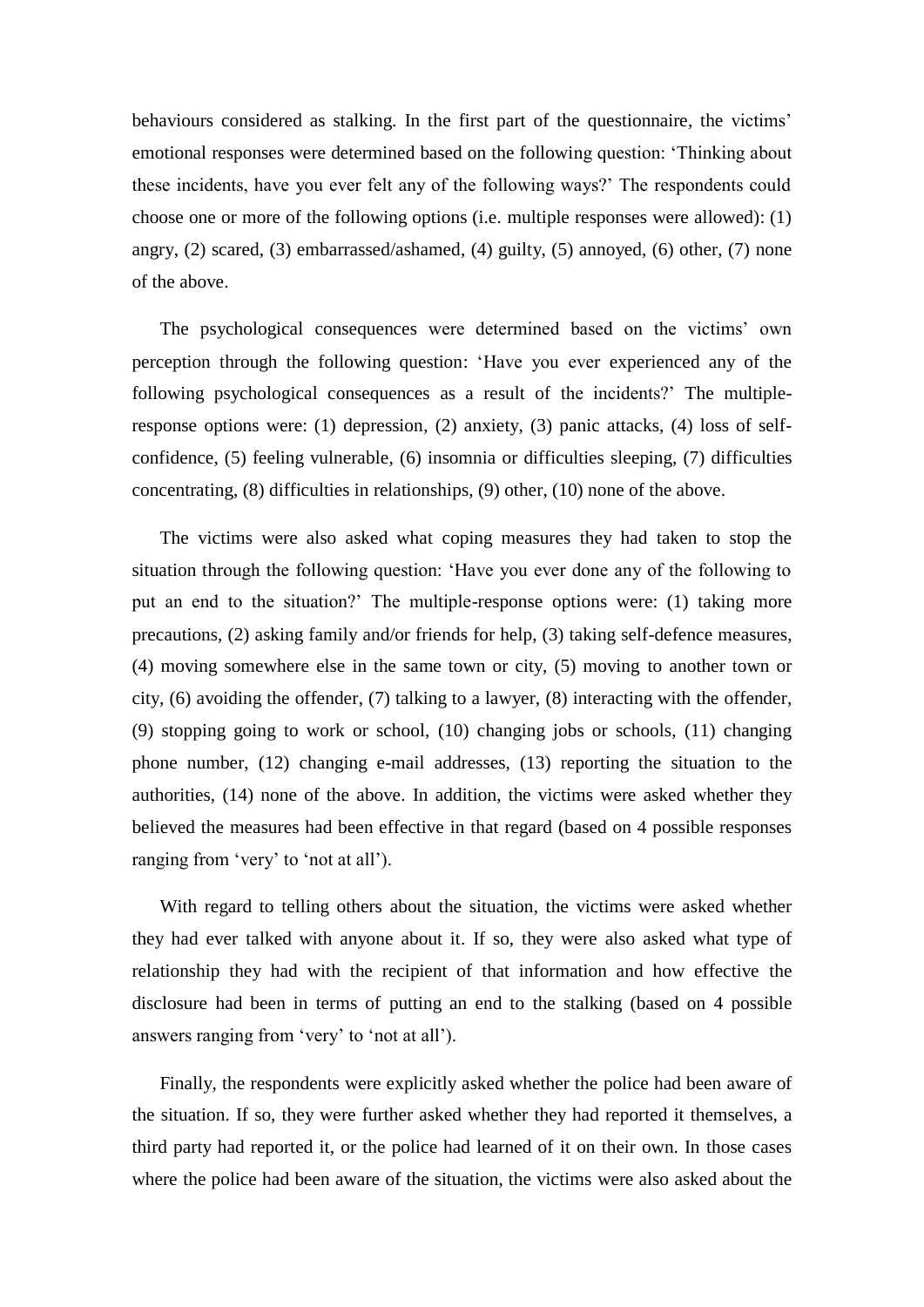effectiveness of the police response (based on 4 possible responses ranging from 'very' to 'not at all').

# *2.3 Sample characteristics*

The total sample consisted of 1,162 university students – 417 men (35.9%) and 741 women (63.8%) – between the ages of 18 and 54 ( $\bar{X}$  = 20.89; *SD*=4.026). In all, 92.9% (*n*=1.080) were Spanish nationals. A total of 53.9% lived in Catalonia, whilst the remainder (46.1%) lived in the Valencian Community. However, the questions analysed in the present paper were posed solely to those people who self-identified as stalking victims. The sub-sample of self-identified victims consisted of a total of 152 subjects – 122 women and 30 men – with an average age of 21.58 years. In all, 87.5% of the respondents included in this sub-sample were Spanish nationals, and most were studying law (48.7%). The main characteristics of these respondents, as well as some features of the nature of their victimisation, are shown in Table 1.

# **Table 1 here**

# **3. Results**

# *3.1 Emotional responses*

With regard to the first aim of the research, in terms of the number of emotional responses experienced by the victims, most victims (66.4%) indicated that they had experienced 2 or 3 emotions as a result of the stalking. The most common emotional responses were anger (71.1%), annoyance (71.1%) and fear (51.3%). In this regard, this study confirmed the findings of previous studies in the general population (Baum et al., 2009; Budd and Mattinson, 2000; FRA, 2014; Matos et al., 2011) and with university students (Feltes et al., 2012) notwithstanding certain differences in the exact percentage of victims experiencing each response.

Although no statistically significant relationship was found between the victim's sex and emotional responses, contrary to what some studies have indicated (Bjerregaard, 2000; Dovelius, Öberg and Holmberg, 2006), fear and embarrassment and/or shame were more frequently reported by women than men (Figure 1).

### **Figure 1 here**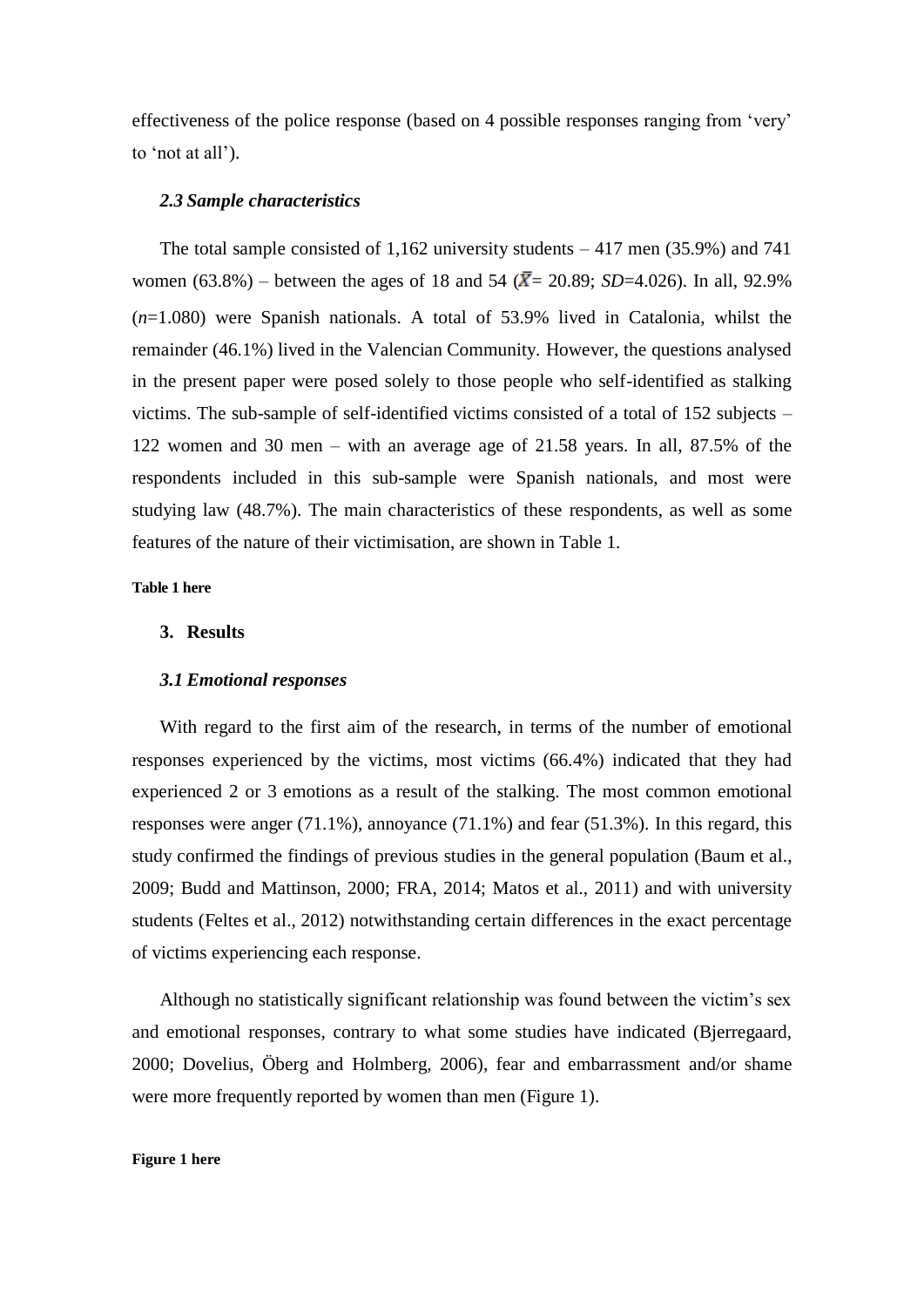In contrast, the stalker's sex was not significant in explaining the emotional responses, as previous research has shown (Aucoin, 2005).

The relationship between the victim and the offender was influential in this respect. Fear was clearly correlated with the perpetration of the stalking behaviours by strangers (70.4%) ( $\chi^2$  (1,  $N=152$ ) = 4.77;  $\rho = .029$ ,  $\Phi = .177$ ) or people whose identity the victim could not ascertain (100%) ( $\chi^2$ <sub>(1, N=152)</sub> = 4.91;  $\rho$  = .027,  $\Phi$  = .180). The present findings contradict those of other studies that have found that the level of fear increases as the relationship between the victim and offender grows closer (Aucoin, 2005; Dovelius*,*  Öberg and Holmberg*,* 2006).

The type of behaviour the victim was targeted by was also relevant in explaining the emotional response. Anger was strongly related to behaviours such as damaging property (85% of the people victimised by this behaviour reported feeling angry) and having a third party contact the victim (81.8%), although the relationship between these variables was not statistically significant. Annoyance was associated with behaviours such as communication between a third party and the victim  $(88.6\%) (\chi^2_{(1, N=152)} = 9.31;$  $\rho = .002$ ,  $\Phi = .247$ ), the posting of offensive or threatening comments on the Internet (86%) ( $\chi^2$ <sub>(1, N=152)</sub> = 6.55;  $\rho$  = .010,  $\Phi$  = .208) or the making of offensive, threatening or silent phone calls (80.4%) ( $\chi^2$  (1,  $N=152$ ) = 3.73;  $\rho = .050$ ,  $\Phi = .157$ ). Guilt was not associated with any particular behaviour.

Fear, in contrast, was significantly associated with behaviours involving physical proximity to the victim  $(\chi^2_{(1, N=152)} = 15.17; \rho < .001, \Phi = .316)$ . Specifically, more than two thirds (67.1%) of those victims whose stalkers had waited for them outside their home, workplace or school reported feeling fear. Likewise, 66.7% of victims who were deliberately followed around reported having this response  $(\chi^2)_{(1, N=152)} = 6.62$ ;  $\rho = .010$ ,  $\Phi$  = .209). Victims who had been targeted by behaviours involving the physical presence of the stalker were 4.62 times more likely to experience fear than those who had not, which would confirm the findings of previous studies with university students (Bjerregaard, 2000).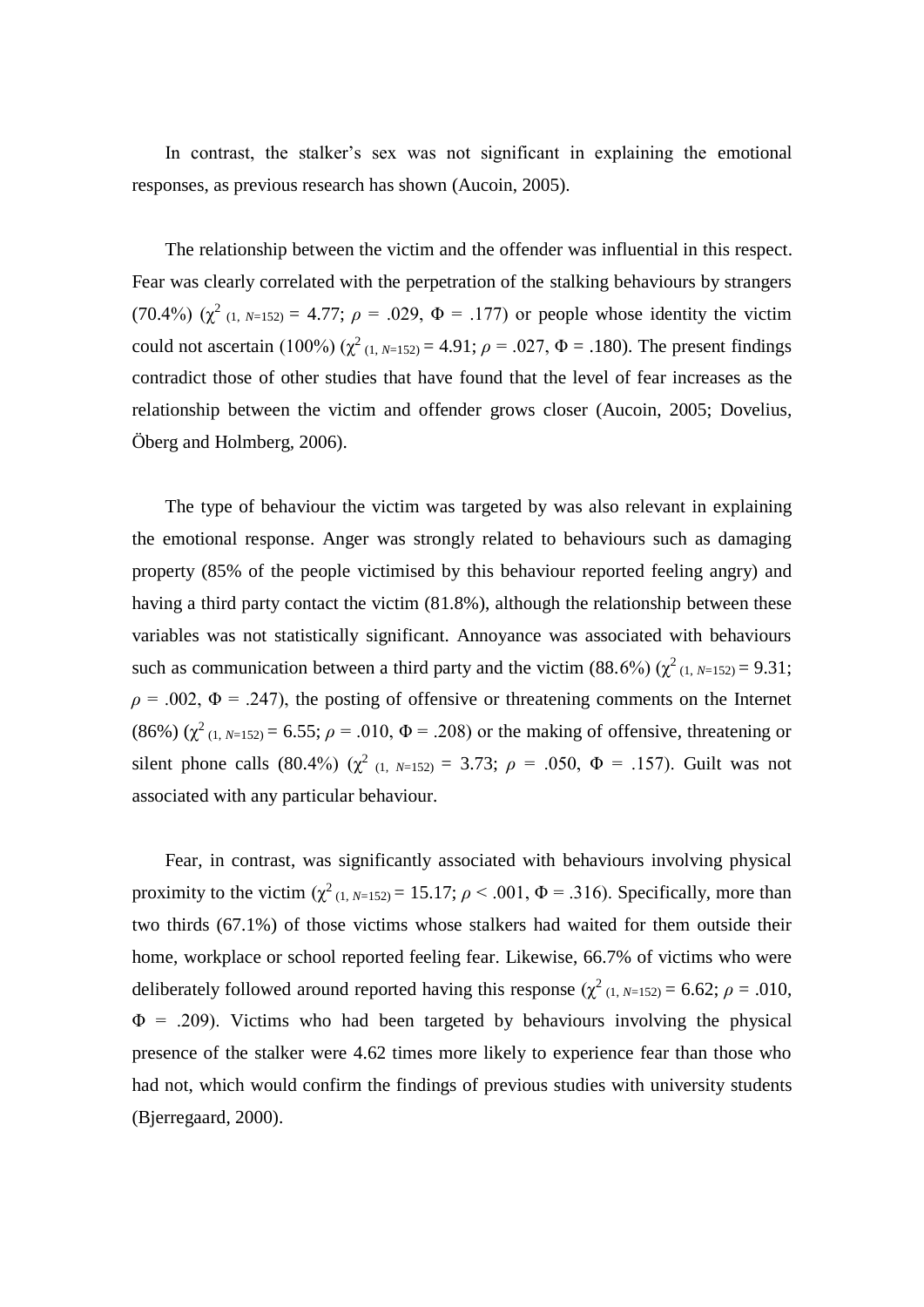Although cyberstalking behaviours  $-$  i.e. sending offensive or threatening e-mails, text messages or instant messages; posting offensive comments on the Internet; or sharing private photos or videos on the Internet or by mobile phone – were the most prevalent types, they did not elicit fear. Victims who had been cyberstalked but had not been targeted by behaviours involving the stalker's physical presence were significantly less likely to experience fear  $(\chi^2)_{(1, N=152)} = 15.59$ ;  $\rho < .000$ ,  $\Phi = -.320$ ), with the percentage falling to 30.4% in such cases. In keeping with the findings of previous research (Podaná and Imríšková, 2016), the duration of the stalking behaviours was also a determinant factor in explaining fear  $(\chi^2)_{(1, N=152)} = 19.48$ ;  $\rho = .003$ ,  $\Phi = .358$ ). When the stalking lasted between 6 months and 1 year, 85.7% of the victims experienced fear, whilst only 33.3% did when it lasted a few days.

# *3.2 Psychological consequences*

Most of the victims (81.6%) reported having suffered psychological consequences. Although the most common consequences were low-intensity (Figure 2), in 17.1% of the cases the consequences were severe (11.8% of the victims suffered depression and 6.6% experienced panic attacks). The number of victims who reported not having suffered psychological consequences was smaller in the present study than in the FRA survey (18.4% vs 43%) (FRA, 2014), although in both cases these consequences were generally mild. The present findings are consistent with those of other studies conducted with university students, according to which the percentage of victims not suffering psychological consequences was between 15% and 19% of the sample (Czapska et al., 2012; Stenning*,* Mitra-Kahn and Gunby, 2012), suggesting a higher psychological incidence in young adults than in the general population.

# **Figure 2 here**

The psychological consequences were significantly related to the victim's sex. Whilst 33.3% of the men reported no psychological consequences, only 14.8% of the women did  $(\chi^2 (1, N=152) = 5.63; \rho = .019, \Phi = .191)$ . The victim's sex was also linked to the types of psychological consequences experienced. Women were significantly more likely than men to feel vulnerable (38.5% vs 16.7%) ( $\chi^2$  (1,  $N=152$ ) = 5.11;  $\rho = .024$ ,  $\Phi =$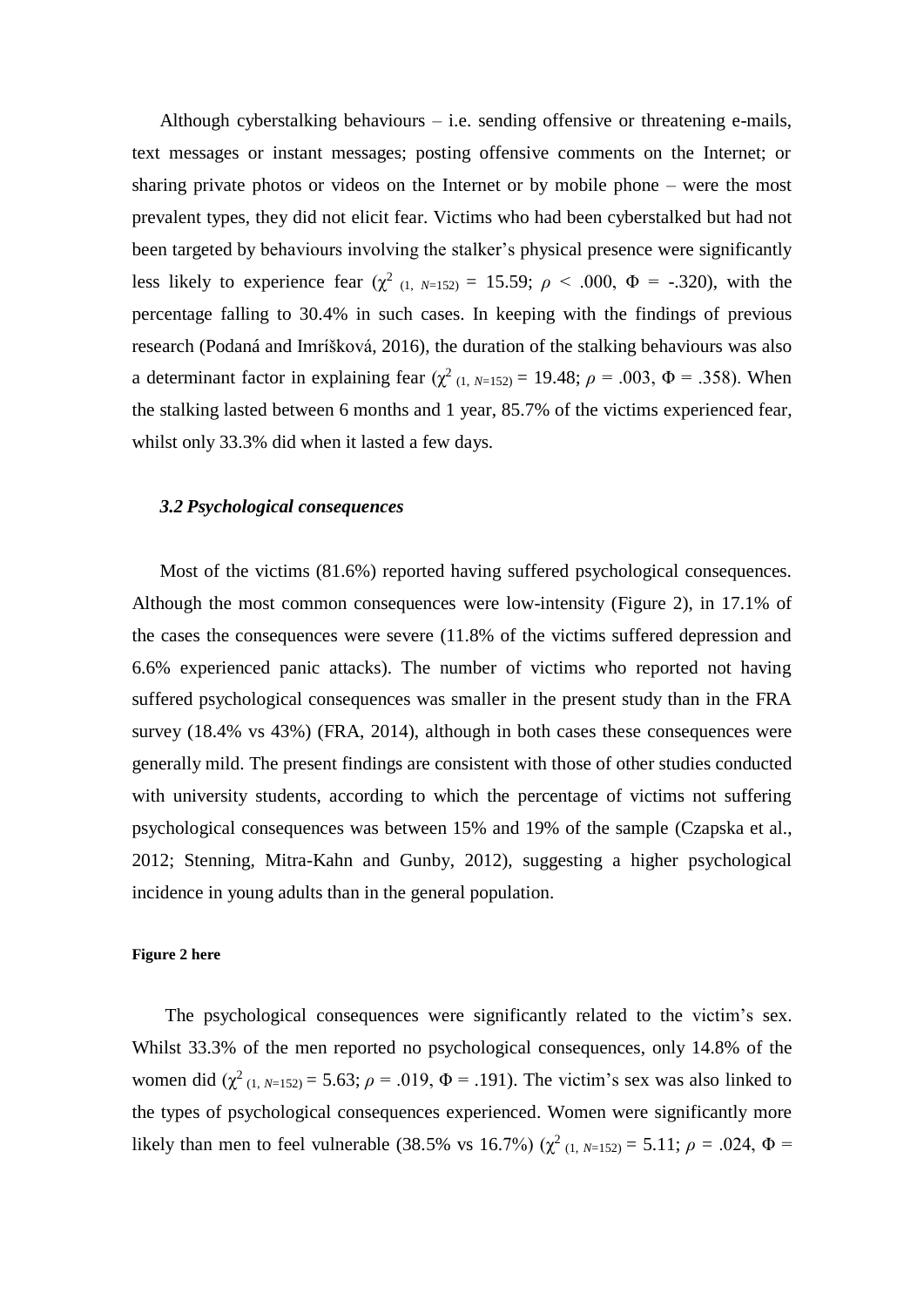.183) and to lose self-confidence (36.1% vs 16.7%) ( $\chi^2$  (1,  $N=152$ ) = 4.15;  $\rho = .042$ ,  $\Phi =$ .165). Additionally, 100% of those victims who suffered panic attacks were women.

Significant differences were also found based on the stalker's sex. Contrary to what one might expect, those people who had been stalked by a woman were significantly more likely to experience psychological consequences than those stalked by a man or people of both sexes (97.1% = female stalker, 87.5% = stalkers of both sexes, 74.2% = male stalker)  $(\chi^2)_{(2, N=152)} = 9.58$ ;  $\rho = .008$ ,  $\Phi = .251$ ). However, although it was not statistically significant, the majority of severe psychological consequences occurred with male stalkers (57.7%). In fact, 100% of the victims who suffered panic attacks were stalked by men  $(\chi^2_{(2, N=152)} = 6.79; \rho = .034, \Phi = .211).$ 

The previous relationship between the victim and offender was also a determinant factor in predicting psychological consequences. Victims who had been stalked by people who were very close to them (partners or family members) were significantly more likely to have suffered adverse psychological consequences (89.4%) ( $\chi^2$  (1,  $N=152$ ) = 4.74;  $\rho = .029$ ,  $\Phi = -.177$ ). In contrast, only 66.7% of those stalked by strangers suffered such consequences, making them significantly less likely to experience them  $(\chi^2)_{(1, N=152)}$  $= 4.86$ ;  $\rho = .028$ ,  $\Phi = .179$ ). Those victims who had been stalked by people very close to them were 2.72 times more likely to have suffered psychological consequences. Furthermore, when there was a close relationship between the victim and the offender, the psychological consequences were more likely to be severe (depression or panic attacks). Thus, such consequences were reported in 45.5% of the cases in which the stalker was a partner  $(\chi^2_{(1, N=152)} = 6.72; \rho = .010, \Phi = .210)$  and in 50% of the cases in which the stalker was a family member  $(\chi^2_{(1, N=152)} = 4.77; \rho = .029, \Phi = .177)$ .

With regard to the relationship with the type of behaviour the victim was targeted by, behaviours involving physical proximity to the stalker were associated with a greater likelihood of suffering adverse psychological consequences (86.8% of cases) ( $\chi^2$  $(1, N=152) = 4.13$ ;  $\rho = .042$ ,  $\Phi = .165$ ). Those who had experienced behaviours involving the stalker's physical presence were significantly more likely to suffer panic attacks (90%) ( $\chi^2$  (1,  $N=152$ ) = 4.05;  $\rho = .044$ ,  $\Phi = .163$ ). Insomnia was associated with receiving phone calls (50% of victims who received calls suffered it)  $(\chi^2)_{(1, N=152)} = 4.32$ ;  $\rho = .038$ ,  $\Phi$  = .169). On the other hand, those who had suffered property damage were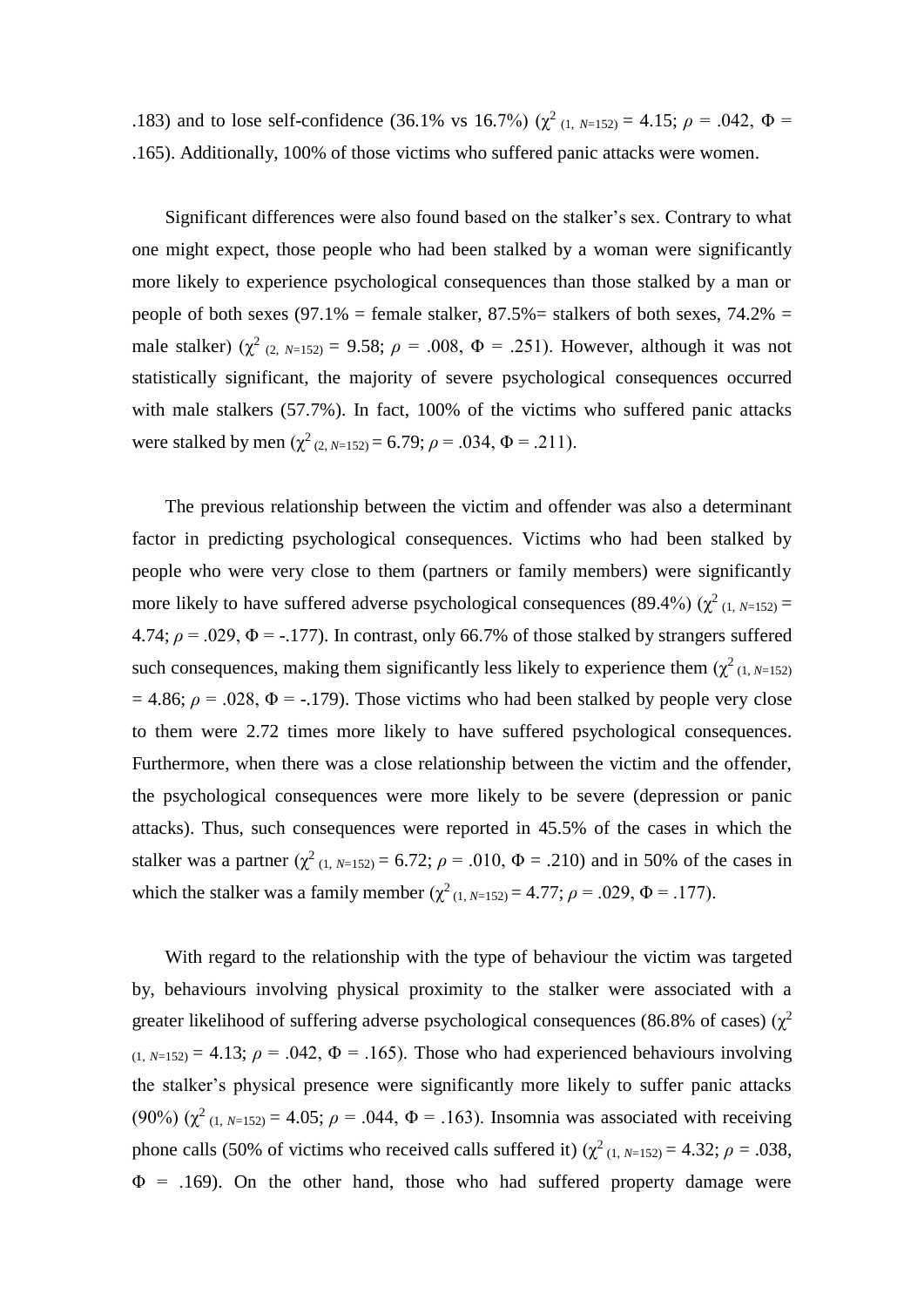significantly more likely to have difficulties concentrating (60%) ( $\chi^2$ <sub>(1, N=152)</sub> = 4.86;  $\rho$  = .028,  $\Phi = .179$ ), anxiety (55%) ( $\chi^2$  (1,  $N=152$ ) = 6.25;  $\rho = .012$ ,  $\Phi = .203$ ) and insomnia  $(50\%) (\chi^2_{(1, N=152)} = 5.76; \rho = .016, \Phi = .195).$ 

# *3.3 Coping measures*

As for the second objective of the research, regarding coping measures, virtually all victims (97.4%) adopted some strategy to stop the stalking. Specifically, victims took an average of 2.35 measures. In keeping with previous studies (Spitzberg, Nicastro and Cousins*,* 1998), the more coping strategies the victim had employed, the worse the psychological consequences had been  $(\chi^2_{(8, N=152)} = 16.13; \rho = .041, \Phi = .326)$ . The most frequently used coping strategies were avoiding the stalker, asking family and/or friends for help and engaging the stalker (asking the stalker to stop, confronting him or her, threatening him or her, etc.) (Figure 3). Those entailing considerable changes to the victim's life, such as changing jobs or transferring to another school, ceasing to go to work or school, moving to another town or city, or moving somewhere else in the same city, were less prevalent. This is consistent with previous research amongst university students (Dutton and Winstead, 2011; Fisher, Cullen and Turner, 2000), which has also found that the most frequently used strategies are avoidance, confrontation and seeking support, whilst coping strategies such as moving are used in less than 5% of all cases.

#### **Figure 3 here**

The victim's sex was also decisive in this regard. Women were significantly more likely to take more precautions (e.g. take a different route home, change their schedules, etc.) (33.1%) ( $\chi^2$ <sub>(1, N=152)</sub> = 5.47;  $\rho$  = .019,  $\Phi$  = .190) and to ask family and/or friends for help (50.8%) ( $\chi^2$  (1,  $N=152$ ) = 7.34;  $\rho = .007$ ,  $\Phi = .220$ ), which was consistent with the findings of previous studies with university students (Bjerregaard, 2000). Although the stalker's sex was not relevant, the relationship between the victim and the offender was. Those victims who had been stalked by a former partner did not take self-defence measures in any case  $(\chi^2_{(1, N=152)} = 3.90; \rho = .048, \Phi = .160)$ . These victims were more likely to adopt strategies such as moving to another town or city (8.6%) ( $\chi^2$  (1, *N*=152) = 6.25;  $\rho = .012$ ,  $\Phi = .203$ ) or changing their telephone number (17.1%) ( $\chi^2$  (1, N=152) = 6.68;  $\rho = .010$ ,  $\Phi = .209$ ). When the stalker was a fellow student, the victims were more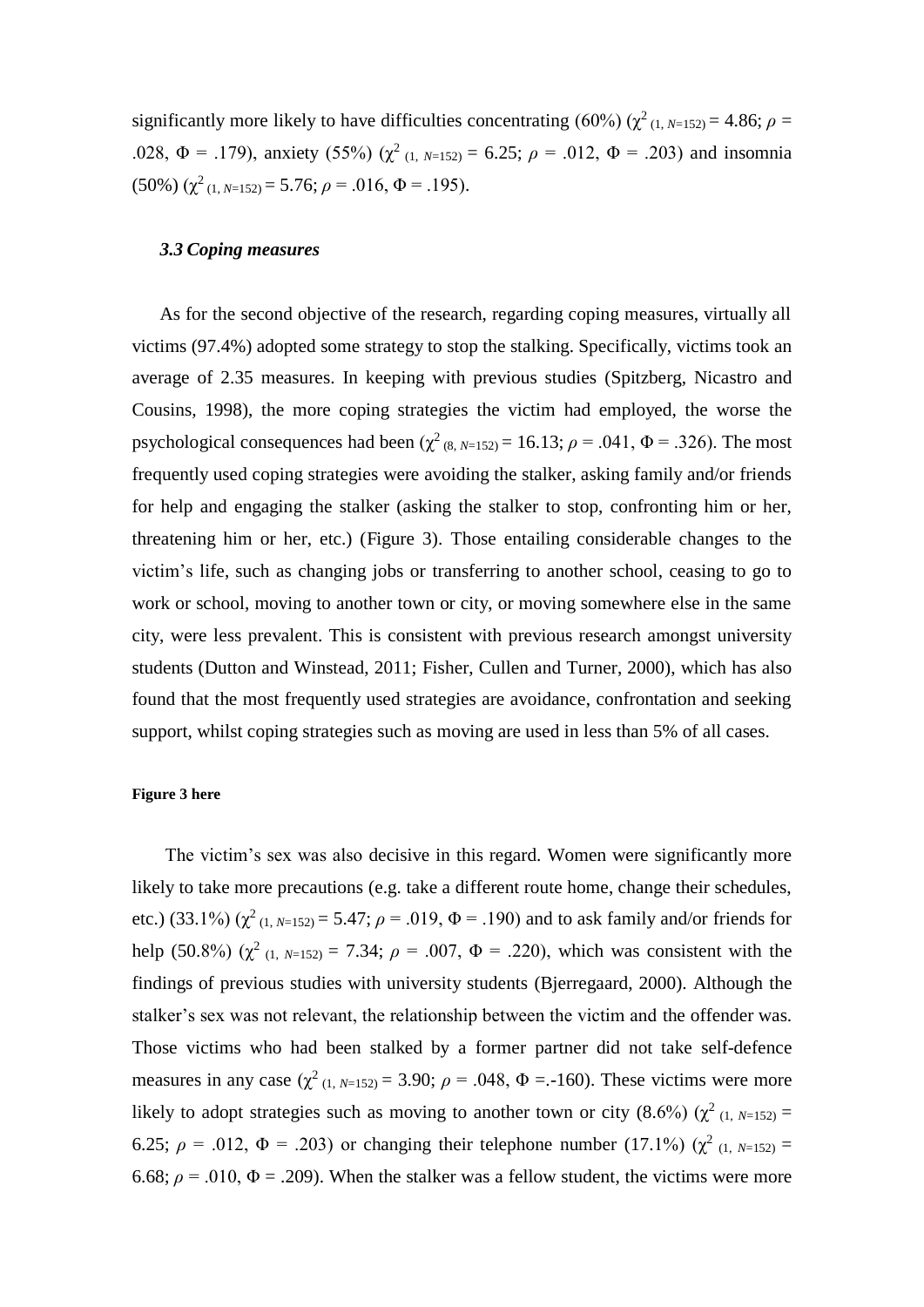likely to transfer to another school (16.3%) ( $\chi^2$  (1,  $N=152$ ) = 7.02;  $\rho = .007$ ,  $\Phi = .219$ ). In contrast, when the stalker was a stranger, the victim was more likely to take self-defence measures (22.2%) ( $\chi^2$  (1,  $N=152$ ) = 9.27;  $\rho = .002$ ,  $\Phi = .247$ ) and to stop going to work or school (14.8%) ( $\chi^2$  (1,  $N=152$ ) = 10.23;  $\rho = .001$ ,  $\Phi = .259$ ). Furthermore, 100% of the victims who had been stalked by more than one stalker had adopted some strategy to end the stalking.

The type of stalking behaviour to which the victim was subjected was also related to the coping strategies used. Victims who had been cyberstalked were significantly more likely to change their e-mail address or stop using the social network used to perpetrate the stalking  $(\chi^2)_{(1, N=152)} = 6.89$ ;  $\rho = .009$ ,  $\Phi = .213$ ). Victims who had been targeted by behaviours involving the stalker's physical presence were significantly more likely to have taken more decisive measures to end the situation. Those whose stalkers had waited for them outside their homes, workplaces or schools were more likely to ask their family or friends for help (65.2%) ( $\chi^2$  (1,  $N=152$ ) = 11.71;  $\rho = .001$ ,  $\Phi = .277$ ), take more precautions (35.5%) ( $\chi^2$ <sub>(1, N=152)</sub> = 5.64;  $\rho$  = .018,  $\Phi$  = .193) and report the situation to the authorities (21.1%) ( $\chi^2$  (1,  $N=152$ ) = 4.15;  $\rho = .042$ ,  $\Phi = .165$ ). Moreover, 100% of those victims who moved to another town or city  $(\chi^2_{(1, N=152)} = 4.11; \rho = .043, \Phi = .164)$ and 81.8% of those who changed jobs or schools  $(\chi^2_{(1, N=152)} = 4.81; \rho = .028, \Phi = .178)$ had been targeted by this type of behaviour. Similarly, victims whose stalkers had deliberately followed them around were more likely to ask friends or family for help (60.4%) ( $\chi^2$ <sub>(1, N=152)</sub> = 6.39;  $\rho$  = .011,  $\Phi$  = .205), take more precautions (41.7%) ( $\chi^2$ <sub>(1,</sub>  $N=152$ ) = 7.67;  $\rho = .006$ ,  $\Phi = .225$ ) and report the situation to the authorities (33.3%) ( $\chi^2$ <sub>(1,</sub> *<sup>N</sup>*=152) = 18.10; *ρ* < .001, Φ = .345).

Emotional responses were a determinant factor in terms of which coping measures were taken. A full 100% of people who moved to another town or city  $(\chi^2)_{(1, N=152)}$  = 3.90;  $\rho = .048$ ,  $\Phi = .160$ ) and/or stopped going to work or school ( $\chi^2$ <sub>(1, N=152)</sub> = 5.93;  $\rho =$ .015,  $\Phi = .197$ ) acknowledged having felt scared ( $\chi^2$ <sub>(1, N=152)</sub> = 4.36;  $\rho = .037$ ,  $\Phi = .169$ ). Moreover, 25.6% of those victims who felt scared reported the situation  $(\chi^2)_{(1, N=152)} =$ 13.78;  $\rho$  < .001,  $\Phi$  = .301). On the other hand, those who felt embarrassed and/or ashamed were significantly more likely to engage the stalker  $(37.3\%) (\chi^2_{(1, N=152)} = 6.50;$  $\rho = .011, \Phi = .207$ ).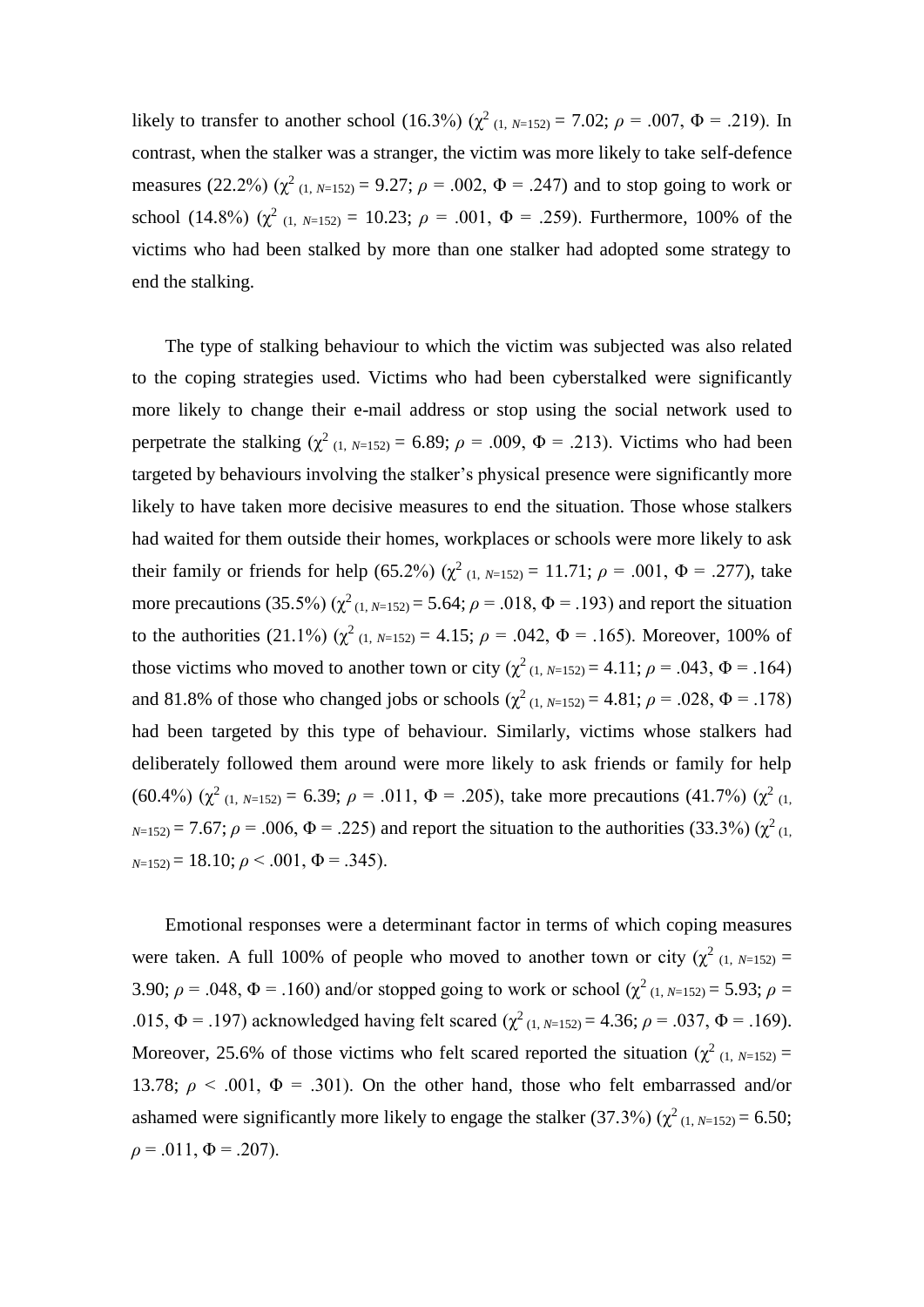The psychological consequences were also a determinant factor in the taking of certain measures. Victims who had suffered depression were significantly more likely to have moved (16.7%)  $(\chi^2_{(1, N=152)} = 15.70; \rho < .001, \Phi = .321)$ , stopped going to work or class (22.2%) ( $\chi^2$ <sub>(1, *N*=152)</sub> = 17.99;  $\rho$  <.001,  $\Phi$  = .344) or changed their e-mail address or stopped using the social network used to perpetrate the stalking  $(22.2\%) (\chi^2)_{(1, N=152)} =$ 9.74;  $\rho = .002$ ,  $\Phi = .253$ ). Having suffered insomnia also had a significant influence on the likelihood of reporting the situation (33.3%) ( $\chi^2$ <sub>(1, N=152)</sub> = 14.97;  $\rho$  < .001,  $\Phi$  = .314) and of moving to another town or city (9.5%) ( $\chi^2$ <sub>(1, N=152)</sub> = 10.76;  $\rho$  = .001,  $\Phi$  = .266). Those who had suffered panic attacks were more likely to take precautions (60%) ( $\chi^2$ <sub>(1,</sub>  $N=152$ ) = 5.93;  $\rho = .015$ ,  $\Phi = .197$ ), report the situation to the authorities (50%) ( $\chi^2$ <sub>(1,  $N=152$ )</sub> = 10.13;  $ρ = .001$ ,  $Φ = .258$ ) and take self-defence measures (30%) ( $χ²_{(1, N=152)} = 7.19$ ;  $ρ$  $= .007, \Phi = .218$ ).

# *3.4 Effectiveness of the coping measures*

With regard to the effectiveness of the coping strategies adopted to end the stalking, up to 62.5% of the victims stated they had been somewhat or very effective. The measures perceived to be most effective were asking family and/or friends for help (69.5%) and engaging the stalker (65.7%), in keeping with previous findings (Baum et al., 2009). At the opposite end of the spectrum, taking self-defence measures was only considered to have been effective in 33.3% of the cases.

The perceived effectiveness of the measures was strongly related to the type of relationship between the victim and the offender, but not to the sex of the stalker or the victim. Whilst in virtually all other cases the perceived effectiveness was around 60%, this figure fell to 33.3% in cases where the stalker was a family member, indicating a much lower likelihood of perceived effectiveness in such cases  $(\chi^2)_{(5, N=152)} = 13.72$ ;  $\rho =$ .017,  $\Phi = -300$ ).

# *3.5 Telling someone about the situation*

With regard to telling a third party about the stalking as a specific coping strategy, nearly all victims told someone about it (93.4%). This finding is consistent with those of studies with both the general population (Baum et al., 2009; Budd and Mattinson, 2000;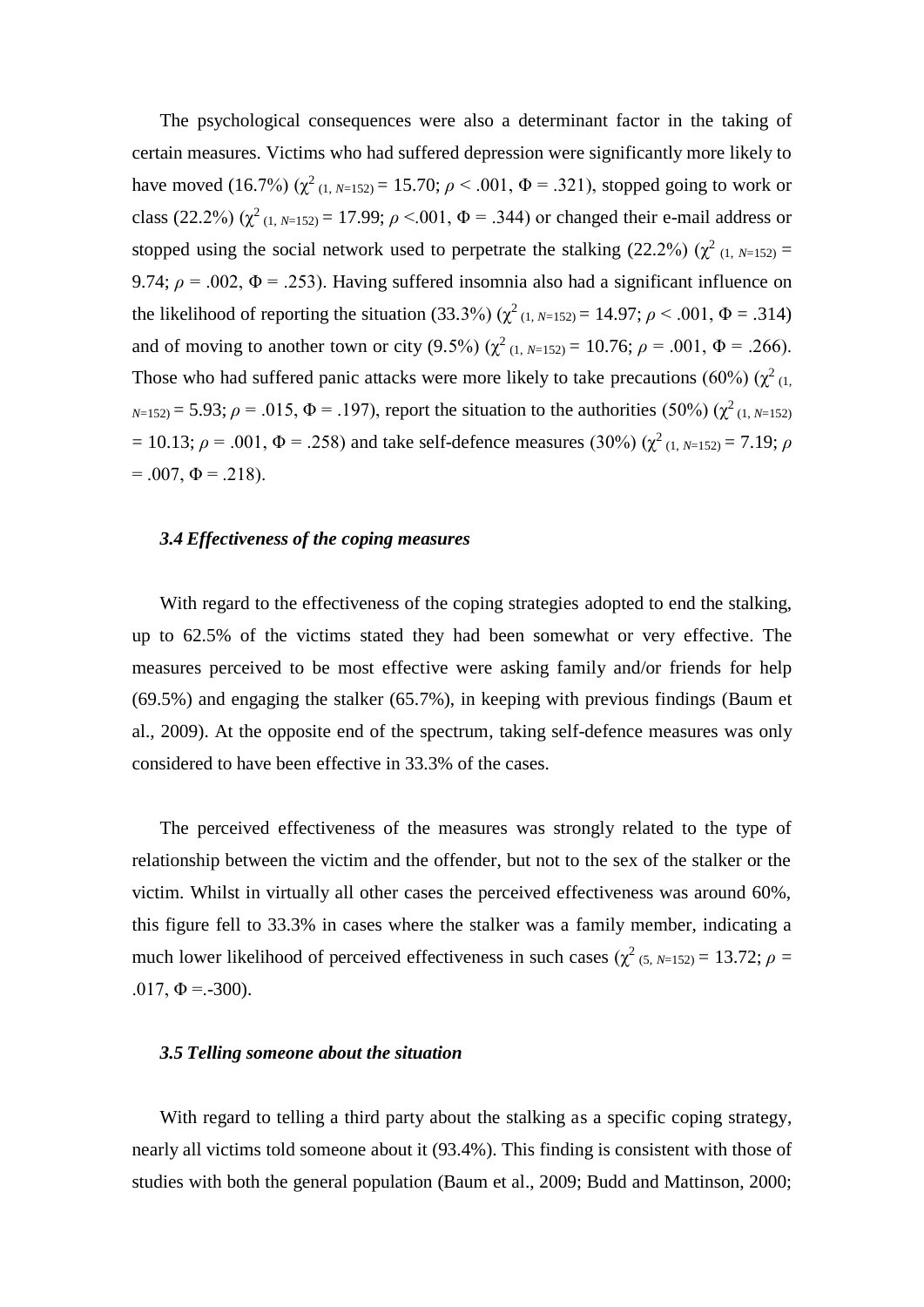FRA, 2014) and university students (National Union of Students, 2011; Czapska et al., 2012), which have found that around 80% of victims tell someone about the stalking and, in some cases, percentages as high as that found in the present study (Fisher, Cullen and Turner, 2000; Haugaard and Seri, 2003).

Neither the victim's sex nor the offender's, nor the previous relationship between them, was relevant in explaining the decision to tell someone about the situation. This finding is contrary to those of other studies that have found that women are more likely to explain it (Union of Students in Ireland, 2013). On the other hand, the specific behaviours perpetrated by the stalker were correlated with whether or not the victim told someone about the situation. Victims who had been targeted by behaviours involving the stalker's physical presence were significantly more likely to tell someone about the situation. Some 97.4% of the people whose stalkers had waited for them outside their home, workplace or school  $(\chi^2_{(1, N=152)} = 3.85; \rho = .050, \Phi = .159)$  and 100% of the people who had been deliberately followed around ( $\chi^2$  (1, *N*=152) = 4.94; *ρ* = .026, Φ = .180) told someone about the stalking. When asked whom they had told about the situation, most victims said they had told friends and/or their parents (Figure 4), corroborating the findings of previous studies with university students (Buhi et al., 2008; Haugaard and Seri, 2003).

### **Figure 4 here**

Although neither the victim's sex nor the stalker's were determinant factors in explaining whom the victim had told about the situation, the previous relationship between them was. In general, the victim talked about the situation with people whose role in relation to the victim was similar to that of the stalker's. When the stalker was a family member, the victims told a parent (83.3%) and/or siblings (83.3%)  $(\chi^2)_{(1, N=152)} =$ 12.30;  $\rho$  < .001,  $\Phi$  = .284). In 75% of the cases in which the stalker was a friend, the victim told another friend. When the stalker was a former partner, the victims also told their family about it, usually a sibling (37.1%) ( $\chi^2$ <sub>(1, N=152)</sub> = 4.56;  $\rho$  = .033,  $\Phi$  = .173). On the contrary, when the stalker was a fellow student, the victims did not tell other classmates, but rather their parents (65.1%) or partner (27.9%) ( $\chi^2$  (6, *N*=152) = 4.22;  $\rho$  = .040,  $\Phi = .167$ ).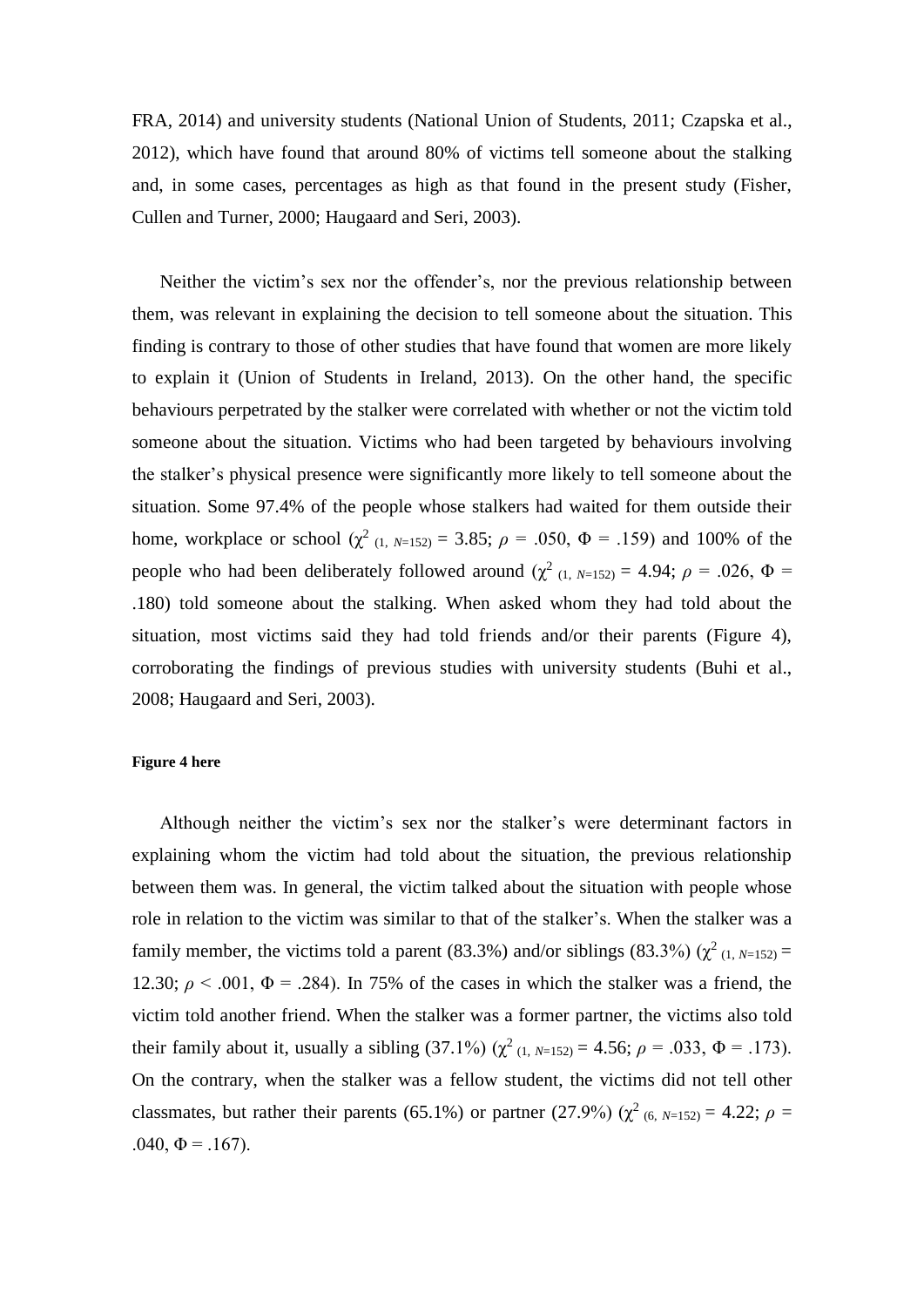# *3.6 Effectiveness of telling someone about the situation*

Telling someone about the situation was considered somewhat or very effective in ending the situation in more than half the cases (56.6%). The person whom the victim told about the situation influenced the effectiveness of the disclosure. The closer the relationship between that person and the victim, the more effective the disclosure was. It was more effective to tell someone from the victim's inner circle, such as a parent (70.6%) or partner (70.3%), than people with whom the victim's relationship was not as close, such as friends (58.4%), other family members (57.1%), or fellow students or colleagues (50%). However, no further relationship could be established between the effectiveness of telling someone about the situation and the other variables considered in the survey.

# *3.7 Reporting the situation*

As for reporting the situation as a coping strategy, only 19.1% of the cases of stalking were brought to the attention of the police. In those cases that were, it was usually the victim him or herself who reported it (57.3%) (Figure 5). Although the reporting rate was lower than that found for the general population  $-26\%$  in Spain (FRA, 2014) – the rate found for the analysed sample was consistent with that found in other studies with university students (Fisher, Cullen and Turner, 2000; National Union of Students, 2011). The literature further confirms that the victim him or herself is the party most likely to report the situation (Tjaden and Thoennes, 1998).

# **Figure 5 here**

Neither the victim's sex (male  $= 16.7\%$ ; female  $= 19.7\%$ ) nor the stalker's (male  $=$ 19.4%; female  $= 20\%$ ; both  $= 16.7\%$ ) explained the decision to report the situation. However, it was related to the previous relationship between them, as previous research has shown (Dovelius, Öberg and Holmberg, 2006). The cases most likely to be reported were those in which the stalker was the victim's partner (45.5%), followed by those in which it was not known who was carrying out the behaviours (40%), strangers (25.9%) and former partners (22.9%). In contrast, the situation was less likely to be reported when the stalker was a family member (16.7%), an acquaintance (12.9%), a fellow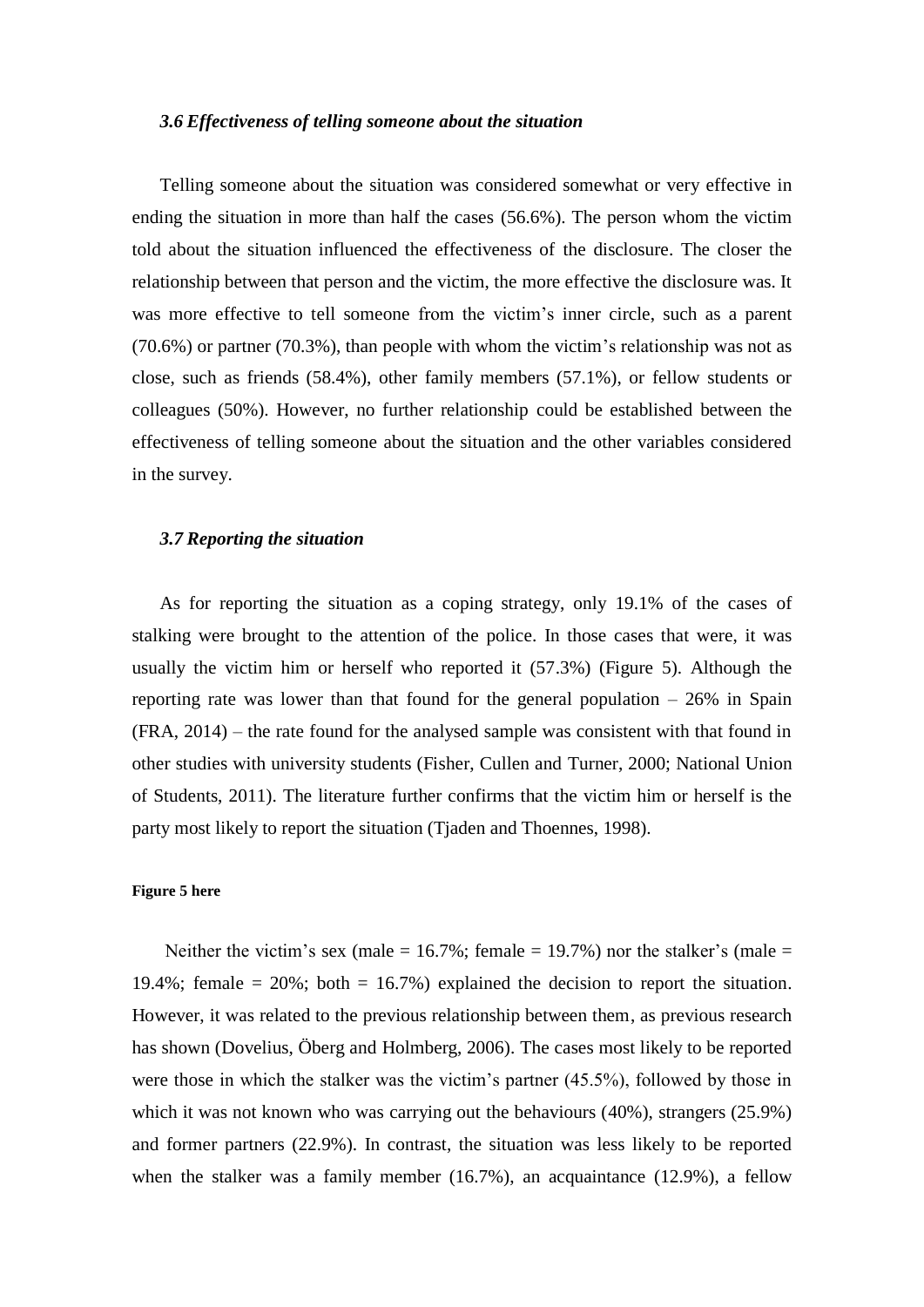student (11.6%) or a friend (5%). The number of offenders was also related to the reporting rate. Some 25.6% of cases involving more than one stalker were reported, compared to 15.1% of cases involving only one stalker. Similarly, consistently with previous findings (Scottish Government Social Research, 2014), there was a statistically significant relationship between behaviours involving the stalker's physical presence and reporting the situation  $(\chi^2)_{(1, N=152)} = 5.64$ ;  $\rho = .018$ ,  $\Phi = .193$ ). Thus, 25.3% of victims who had been targeted by such behaviours had decided to report them.

Once again, the duration of the stalking behaviours should be taken into account. The percentage of cases reported increased the longer the stalking lasted. Whilst only 7.4% of those stalked for a few days reported the situation, this figure rose to 33.3% in cases in which the stalking lasted between 6 months and a year. Emotional responses also significantly influenced the decision to report the situation. Victims who experienced fear reported the situation in 29.5% of the cases  $(\chi^2)_{(1, N=152)} = 11.24$ ;  $\rho =$ .001,  $\Phi = .272$ ). Similarly, those who had suffered panic attacks reported the situation 50% of the time, indicating a significantly higher likelihood of filing a report  $(\chi^2)_{(1, N=152)}$  $= 6.63; \rho = .010, \Phi = .209$ ).

# *3.8 Effectiveness of reporting the situation*

Reporting the events was perceived to be very or somewhat effective in almost half the cases (48.5%). However, 21.2% of the victims felt that reporting the stalking had not been effective at all. The effectiveness of reporting the situation was linked to the previous relationship between the victim and the offender. When the offender was the victim's partner or former partner, reporting it was deemed to be effective in 61.3% of the cases. This percentage fell when the stalker was an acquaintance (50%), fellow student (42.8%), stranger (22.2%), friend (0%) or family member (0%). The effectiveness of reporting the situation was also related to the behaviour. Reporting it was considered more effective with behaviours involving the stalker's physical presence  $(\chi^2$  (6, N=152) = 12.36;  $\rho = .030$ ,  $\Phi = .285$ ). In such cases, it was considered somewhat or very effective 50% of the time.

# **4. Discussion and conclusions: some guidelines for the criminalisation of stalking**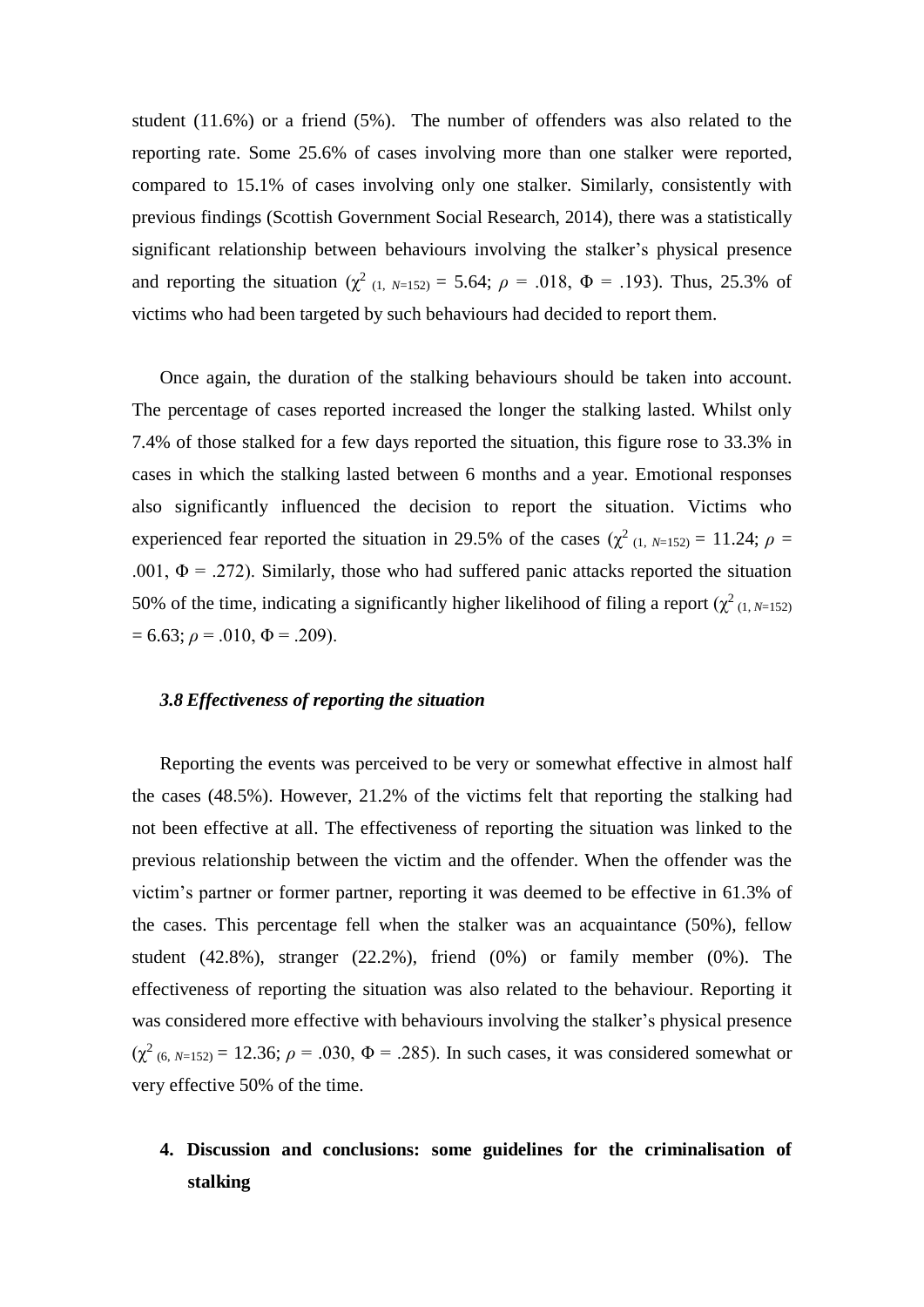The first aim of this research was to determine how being targeted by stalking behaviours affected victims by looking at both their emotional responses to these behaviours and the psychological consequences. In this regard, the findings show that the most prevalent emotional responses in victims are, in descending order of importance, anger, annoyance and fear. Fear was the response that can be considered most indicative of how stalking behaviours actually affect the victim's freedom to act, which is the legal right harmed by the crime of stalking, according to its regulatory position in the different European criminal codes (Centro de Estudos Judiciários, 2013; Fiandaca and Musco, 2010; Villacampa, 2013). This response was triggered in victims based on who the stalker was and the specific stalking behaviour experienced. First, the victims who experienced fear most frequently were those whose stalkers were strangers or people whose identity they were unable to ascertain. Second, the victims most likely to experience fear were those who were targeted by behaviours involving the physical presence of the stalker, not cyberstalking victims, despite the high prevalence of cyberstalking behaviours amongst young people. Although the victim's sex was not statistically significant in explaining the experiencing of fear, women were more likely to experience it – along with embarrassment and/or shame – than men.

As for the psychological consequences of these behaviours for the victims as an indication of how they were affected, this study found that the majority of selfidentified victims had experienced some sort of adverse consequence, albeit of lower intensity. It further found that women were, once again, more likely than men to experience such consequences, whether mild or severe. Behaviours involving the physical proximity of the stalker, particularly when they took place over a prolonged period of time, were again the most likely to cause these types of psychological consequences. Likewise, the relationship between the victim and the stalker was once again a determinant factor in explaining such consequences. However, unlike with fear, in this case, it was the existence of a previous close relationship – whether familial or intimate – between the victim and the stalker that explained the stronger impact.

Based on the above, in terms of the effect the stalking behaviours have on the victims, when both the emotional responses and psychological consequences are taken into account, two behavioural models emerge as the most impactful, with women being more sensitive in any case. The first model involves a stalker from the victim's inner circle seeking physical proximity to the victim. In this case, the most harmful cases of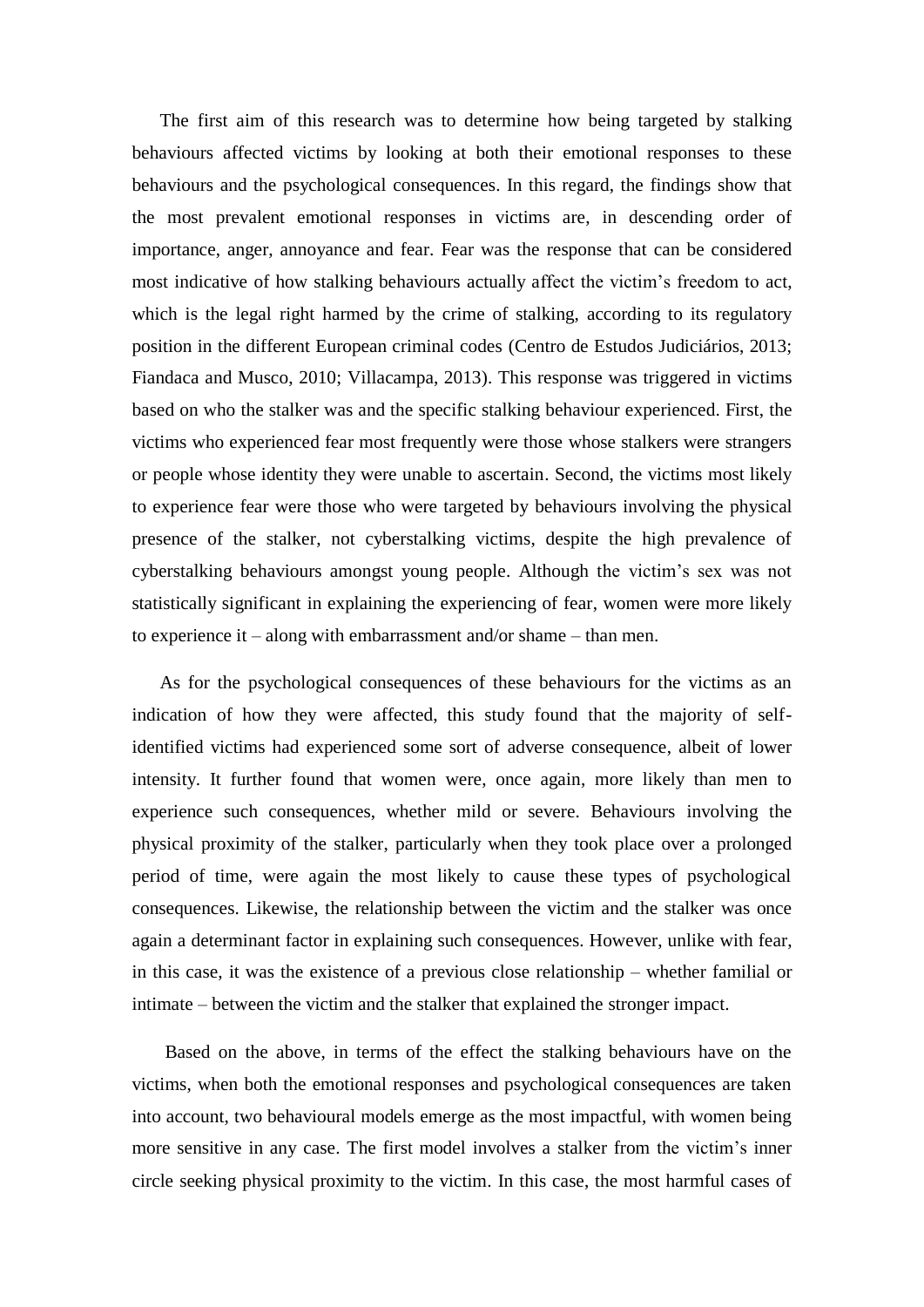stalking would resemble processes occurring in the context of close family or intimate relationships, which would confirm the relationship, already established in the literature (Burgess et al., 1997; Douglas and Dutton, 2001; Villacampa, 2009), between stalking and gender-based violence in the context of couples and domestic violence. In the second model, the stalker is someone the victim does not know, also seeking physical proximity to him or her, such that the most harmful cases of stalking would correspond to the pattern of a stranger pursuing the victim, in accordance with the earliest conceptualisations of the phenomenon (Finch, 2001; Hoffmann, 2006; Nicol, 2006).

Given that, in general terms, being targeted by stalking behaviours – including cyberstalking – does not entail a relevant impairment of the victims' rights, at least in the analysed population segment, outside of the aforementioned cases, strictly in terms of just deserts, consideration should be given to whether only those two cases, as opposed to all forms of stalking, should have criminal relevance. This could also be linked to the inadequacy of the legislative technique used in Germany or Spain, whose Criminal Codes include, amongst the elements constituting the crime, a list of specific behaviours that the stalking can take the form of. This approach places at the same punitive level behaviours that, as the empirical analysis has shown, entail unequal attacks on the legal right the law seeks to protect. In this regard, it might be preferable to use a general clause containing a generic description of the crime, as the British, Italian or Portuguese legal systems do, which, in turn, emphasises the criminal outcome of the behaviour, linked to the objective impact on the victim.

In fact, the present research has shown that female victims are more deeply impacted by these behaviours. However, rather than being translated to sexed criminal laws, this might be better expressed at the technical level through the definition of gender-neutral criminal offences that sufficiently emphasise the unlawful outcome of these behaviours, insofar as they effectively infringe on a person's freedom to act. This could include, for instance, an aggravated offence when the behaviours are indicative of domestic or gender-based violence, as the Italian or Spanish Criminal Codes already do. The next question is whether the criminal relevance of the behaviour should be explicitly circumscribed to those means of commission entailing the physical presence of the stalker, which were found to have greater psychological consequences for the victims. In this regard, although such an option would be appropriate for the reality, in light of the findings reported here, in order to avoid the risk of an overly narrow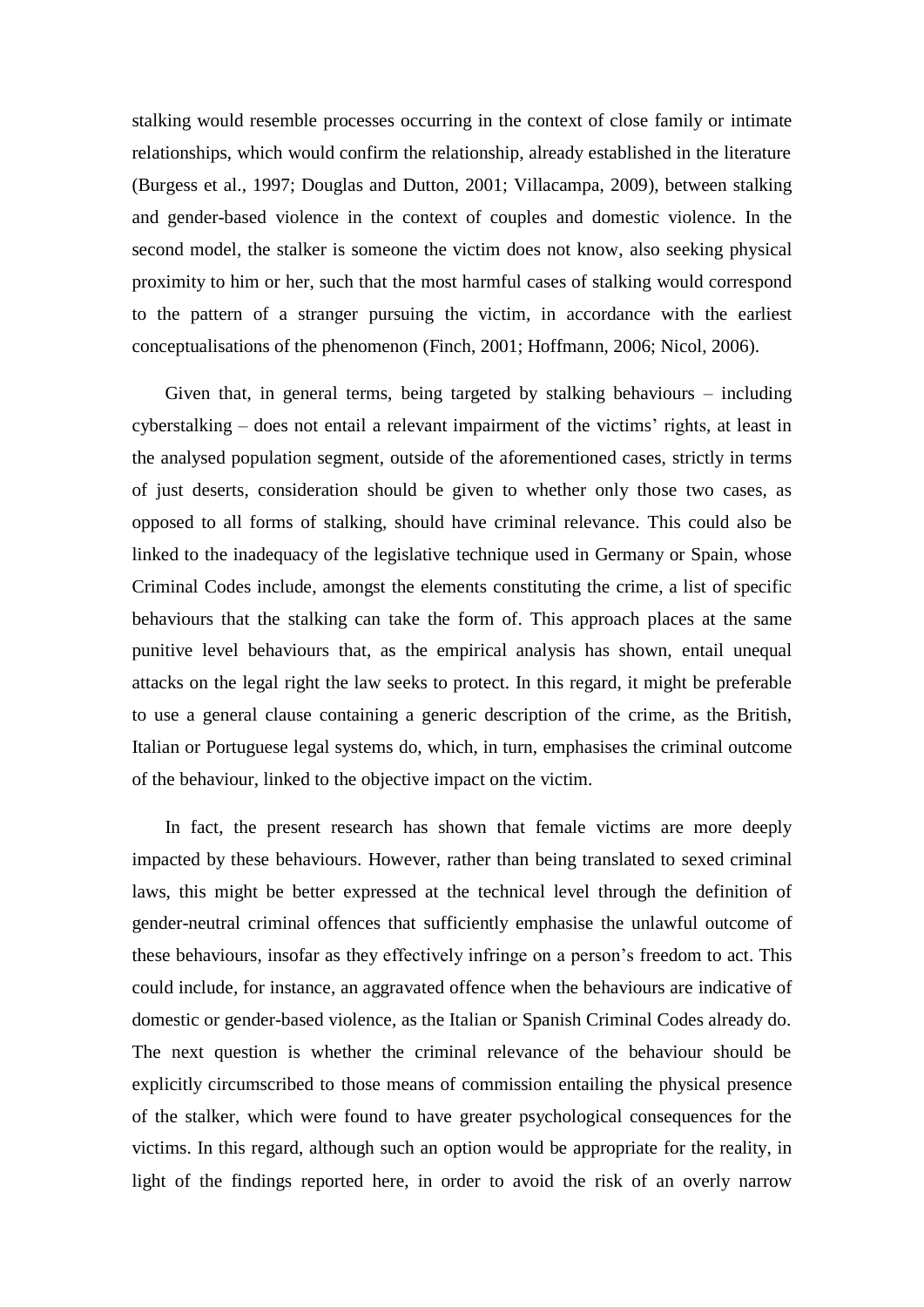definition of the crime omitting forms of stalking that could potentially be equally harmful to the victim's freedom to act, the circle of criminally relevant behaviours should be delimited based on the determination of their unlawful outcomes. To this end, characterising the result of the crime as serious harm to the victim's vital development (§238 StGB), as serious interference with the victim's ability to go about his or her daily life (Art. 172 ter, Spanish CC) or as forcing the victim to change his or her habits (Art. 612 bis, Italian CC) may not be sufficiently expressive of this unlawfulness.

The second aim of the present research was to identify the coping strategies victims used to deal with the situation, placing special emphasis on telling someone else about the situation and reporting it to the authorities as two specific manifestations of such strategies. In this regard, virtually all the victims took some coping measures, in most cases consisting of avoidance, asking family or friends for help or, more proactively, engaging the offender. Coping strategies entailing a more substantial impact on the victim's daily life, such as moving, changing jobs, or transferring to another school, were used more significantly with behaviours involving the stalker's physical presence, in keeping with the clearer impact on the victims targeted by such behaviours. Likewise, when the stalker was a former partner, not only did the victims take fewer self-defence measures, they also took avoidance measures that sometimes entailed major life changes, such as moving to another home. Similarly, in keeping with the greater impact of stalking behaviours on women than men, the research showed that women take more coping strategies then men.

Telling a third party about the experience can also be considered a coping strategy, which this research specifically asked about. The high rate of disclosure found in the research is consistent with the fact that asking family and friends for help is one of the coping strategies most commonly chosen by the victims, who tend to talk about the situation, first, with friends and, second, with their parents. Again, aspects such as the fact that the stalking cases most often reported to third parties were those that lasted longest and those involving the physical proximity of the stalker confirm the more intense nature of the two models of stalking highlighted above, i.e. strangers seeking physical proximity and cases occurring in contexts of domestic and gender-based violence. The high rate of disclosure stands in contrast with the low reporting rate found in the study, which also confirmed that stalking cases affecting the most victimised population segment, i.e. young adults, are the least likely to be reported.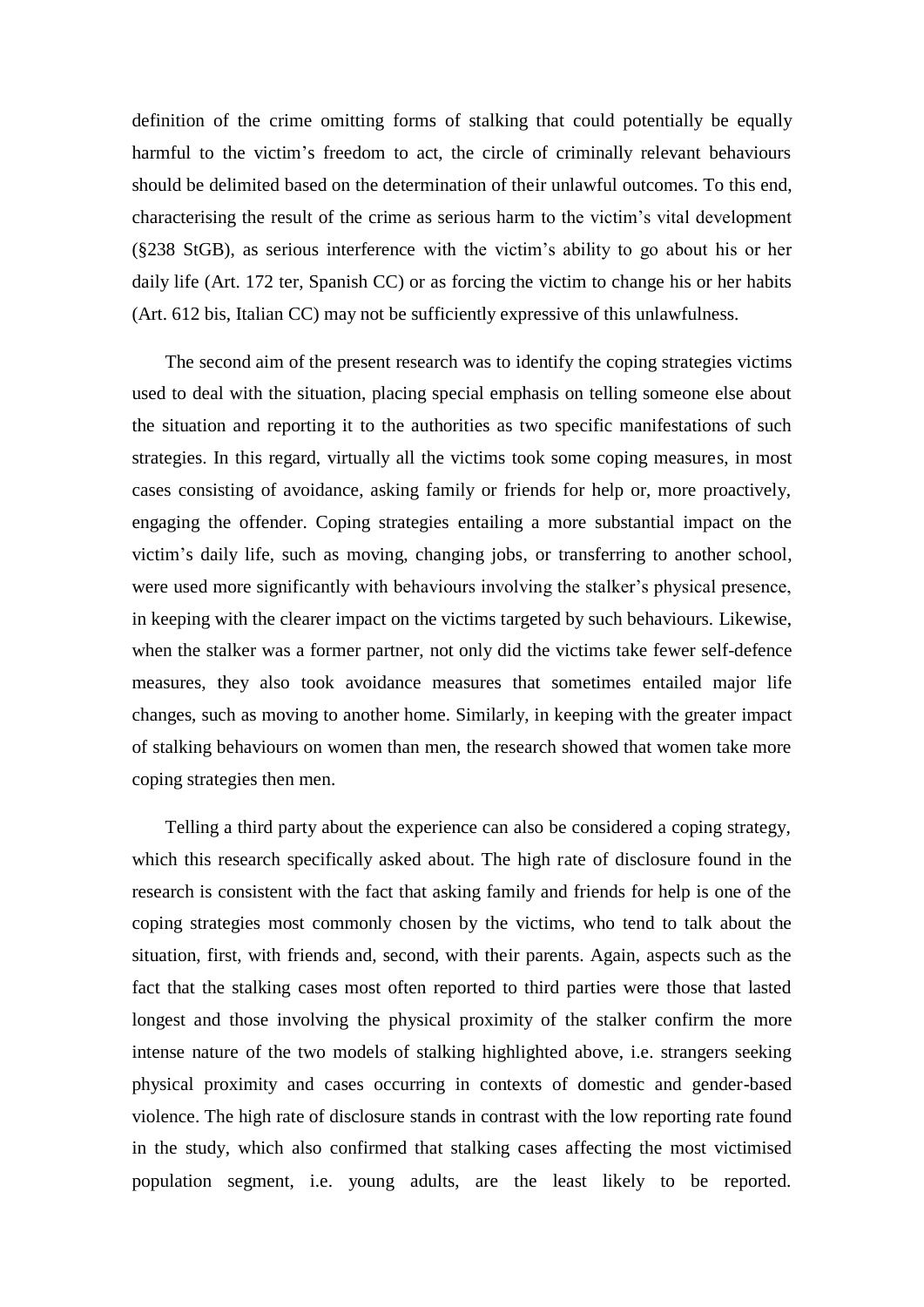Notwithstanding the low percentage of reported cases, it was once again factors related to the two aforementioned stalking models that largely explain the decision to report the situation insofar as the stalking was more often reported when the stalker was the victim's partner or a stranger and in cases involving the stalker's physical presence.

This study did not ask the victims why they had not reported the situation. In those studies in which it has been asked, the majority of victims adduce reasons such as lack of seriousness of the situation, the ineffectiveness of the police to resolve the situation, or the desire not to involve public authorities in a private matter (Baum et al., 2009; Bjerregaard, 2000; Feltes et al., 2012; FRA, 2014). However, the fact that reporting the situation ranked last in terms of effectiveness as a coping measure suggests that, for victims, regardless of the seriousness of the process they were targeted by, the criminal justice system's ability to resolve such situations may not be so obvious. This is especially true given that in this case, even in those stalking episodes shown to have the greatest impact on the victims, fewer than 50% of the victims perceived reporting the situation to be effective, compared to more than 60% in the case of the other strategies or, in any case, 55% in the case of telling someone else about the situation. This is in addition to the not insignificant percentage of victims in this study who directly rejected the effectiveness of reporting the situation.

Finally, given that the findings of the research regarding the second objective coupled with the hegemony of asking people from the victim's inner circle for help and adopting strategies based on avoidance of the stalker reveal the low incidence of reporting stalking to the police, it is worth considering whether, in future, protection against stalking should be exclusively provided for, even in the most insidious cases, through recourse to criminal proceedings. Perhaps the limited recourse made by victims to reporting the situation to the police, as opposed to more informal requests for help, masks a lack of confidence in the ability of the criminal justice system to provide adequate protection. Thus, in future, it may be necessary to consider whether other types of protective processes should be designed for victims that do not entail a criminal conviction for the offender. Such processes could consist of administrative warnings or protective measures taken by the civil courts, as provided for in the legal systems of neighbouring countries, such as the United Kingdom (Ashworth and Redmayne, 2010) or Italy (Fiandaca and Musco, 2010).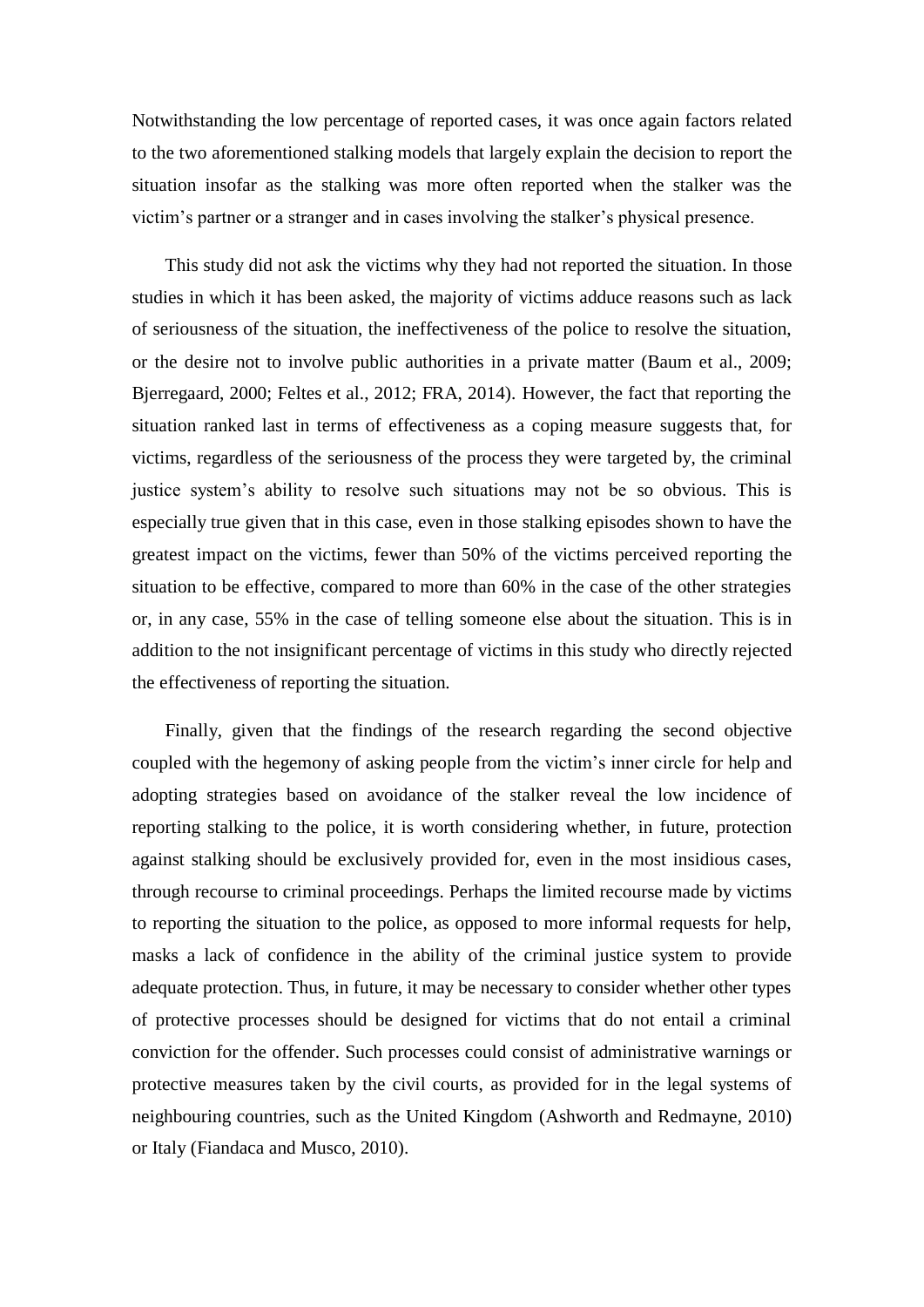With regard to the limitations of the study, it has to be stressed that one of its major limits is that the sample is only formed by university students, so the conclusions presented here should be viewed with caution. In addition, the severity of individual cases was not assessed and the study does not include a question about the reasons why victims did not report the facts to the police. This would have been adequate to explain the low rate of reports and the arguments put forward by the victims for not reporting the facts.

Given the differences found in the literature between general population and university students regarding stalking victimisation, it would be advisable to reproduce the study among Spanish citizens. Furthermore, in future studies on this subject it would be interesting to explore in greater depth the possibility of establishing alternative mechanisms to the criminal jurisdiction in Spain, similar to those existing in other European countries. Undeniably, stalking is a social problem that must be addressed, so it is necessary to find a legislative formula that would allow a satisfactory response to these behaviours, especially taking into account the interests of the victims.

# **Acknowledgements**

The authors would like to thank their colleagues in criminal law and criminology at the eight universities where the data were gathered for their availability and invaluable support.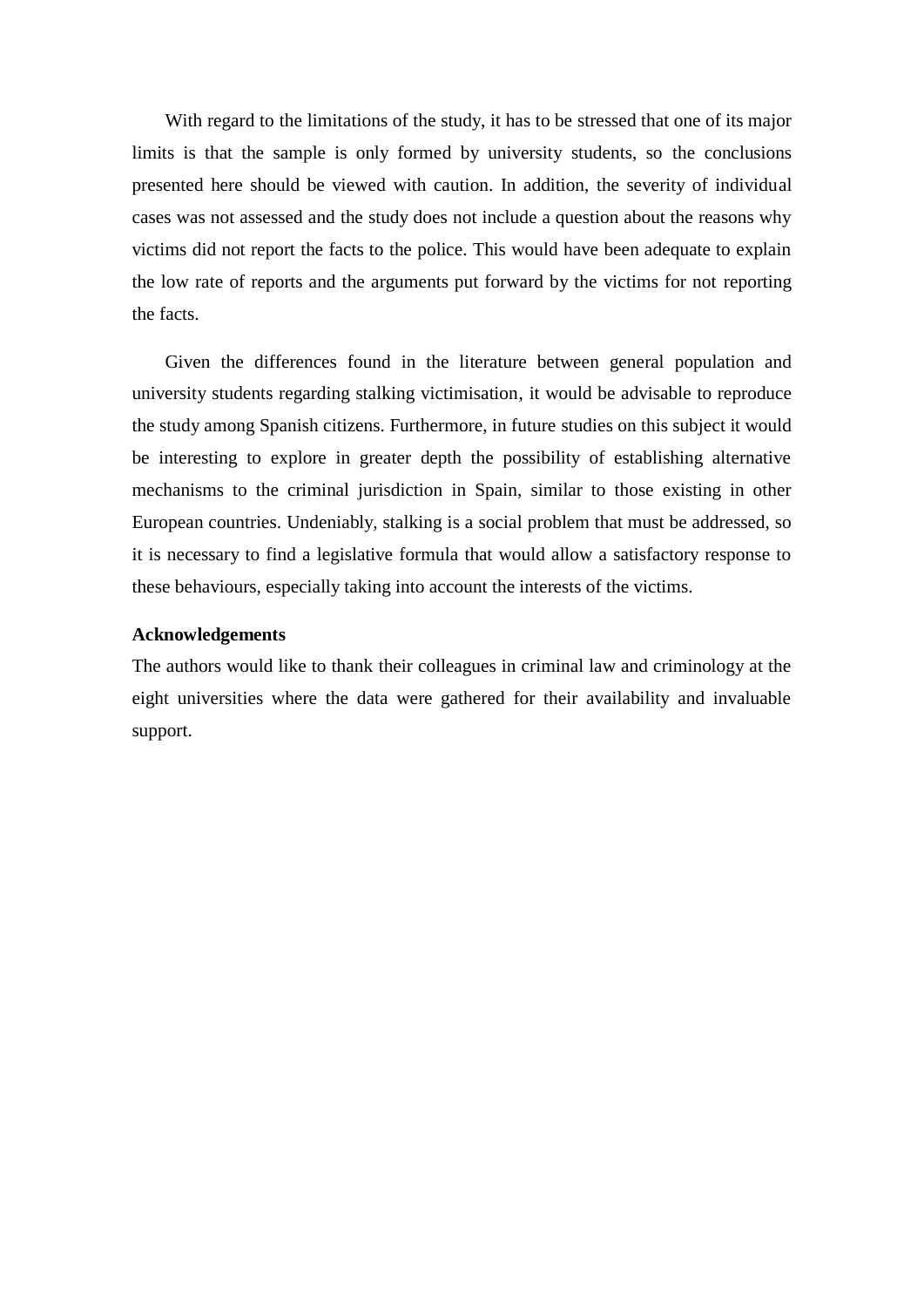# **References**

- Amar, AF., 2007. Behaviors That College Women Label as Stalking or Harassment. Journal of the American Psychiatric Nurses Association 13 (4), 210-220.
- Amar, A.F. & Alexy E.M., 2010. Coping with Stalking. Issues in Mental Health Nursing 31, 8-14.
- Ashworth, A. & Redmayne, M., 2010. The Criminal process, 4th ed. Oxford, Oxford University Press.
- Aucoin, K., 2005. Family Violence in Canada: A Statistical Profile 2005. Stalking criminal harassment. Report, Canadian Centre for Justice Statistics, Ottawa.
- Baum, K., Catalano, S., Rand, M. & Rose, K., 2009. Stalking victimization in the United States. Bureau of Justice Statistics Special Report. Report, US Department of Justice, Washington, DC.
- Bjerregaard, B., 2000. An Empirical Study of Stalking Victimization. Violence and Victims 15 (4), 389-406.
- Bodelón, E., Igareda, N. & Casas, G., 2012. Gender-based violence, stalking and fear of crime. Country report Spain, EU Project 2009-2011, 2012, Bochum.
- Brewster, M. P., 2003. Stalking. Psychology, Risk Factors, Interventions, and Law. Civic Research Institute, Kingston.
- Budd, T. & Mattinson, J., 2000. The extent and nature of staling: findings from the 1998 British Crime Survey. Report, Home Office Research Study 210, Home Office Research, Development and Statistics Directorate, London.
- Buhi, E.R., Clayton, H. & Surrency, H.H., 2008. Stalking Victimization Among College Women and Subsequent Help-Seeking Behaviors. Journal of American College Health 57 (4), 419-426.
- Burgess, A.W., Baker, T., Greening, D., Hartman, C.R., Burgess, A.G., Douglas, J.E. & Halloran, R., 1997. Stalking Behaviors Within Domestic Violence. Journal of Family Violence 12, 389-403.
- Centro de Estudos Judiciários, 2013. Stalking: abordagem penal e multidisciplinar. Lisbon, Centro de Estudos Judiciários.
- Cupach, W. R., & Spitzberg, B. H., 2004. The dark side of relationship pursuit: From attraction to obsession and stalking. Mahwah, Lawrence Erlbaum.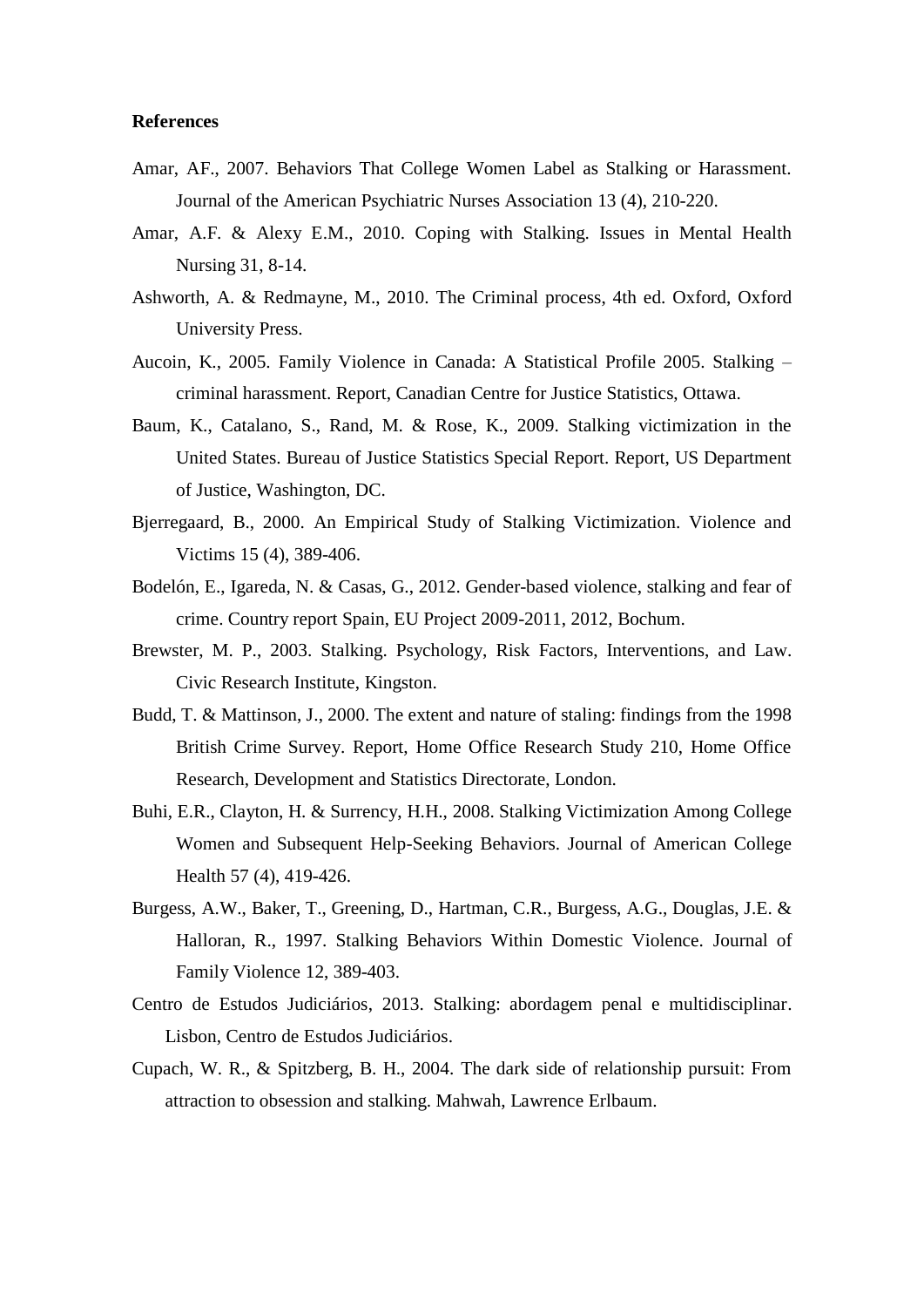- Czapska, J., Klosa, M., Lesinska, E. & Okrasa, A., 2012. Gender-based violence, stalking and fear of crime. Country Report for Poland. EU Project 2009-2011, Bochum.
- Douglas, K.S. & Dutton, D.G., 2001. Assessing the link between stalking and domestic violence. Agression and violent behavior 6, 519-546.
- Dovelius, A.M., Öberg, J. & Holmberg, S., 2006. Stalking in Sweden Prevalence and prevention. Stockholm, Edita Norsteds.
- Dutton, L.B. & Winstead, B.A., 2011. Types, Frequency and Effectiveness of Responses to Unwanted Pursuit and Stalking. Journal of Interpersonal Violence 26 (6), 1129-1156.
- Feltes, T., Balloni, A., Csapska, J., Bodelón E. & Stenning, P., 2012. Gender-based Violence, Stalking and Fear of Crime. Research project 2009-2011. Research Report Publication. Ruhr-Universität Bochum, Bochum.
- Fiandaca, G. & Musco, E., 2010. El delito de stalking en el Código penal italiano, translated by Mendoza S. Revista General de Derecho Penal 13, 1-11.
- Finch, E., 2001. The criminalization of stalking: constructing the problem and evaluating the solution, Cavendish Publishing, London.
- Fisher, B. S., Cullen, F. T. & Turner, M. G., 2000. The Sexual Victimization of College Women. Rport, US Department of Justice, Washington, DC.
- FRA European Union for Fundamental Rights., 2014. Violence against women: an EU-wide survey. Main Results. Report, Publications Office of the European Union, Luxembourg.
- Freidl, W., Neuberger, I., Schönberger, S. & Raml, R., 2011. Stalking and Health An Austrian Prevalence Study. Gesundheitswesen 73, e74-e77.
- Fremouw, W.J., Westrup, D. & Pennypacker, J., 1997. Stalking on Campus: The Prevalence and Strategies for Coping with Stalking. Journal of Forensic Sciences 42 (4), 666-669.
- Geistman, J., Smith, B., Lambert, E. G., & Cluse-Tolar, T., 2013. What to do about stalking: A preliminary study of how stalking victims responded to stalking and their perceptions of the effectiveness of these actions. Criminal Justice Studies 26, 43- 66. doi:10.1080/1478601X.2012.712534.
- Haugaard, J.J. & Seri, L.G., 2003. Stalking and Other Forms of Intrusive Contact After the Dissolution of Adolescent Dating or Romantic Relationships. Violence and Victims 18 (3), 279-297.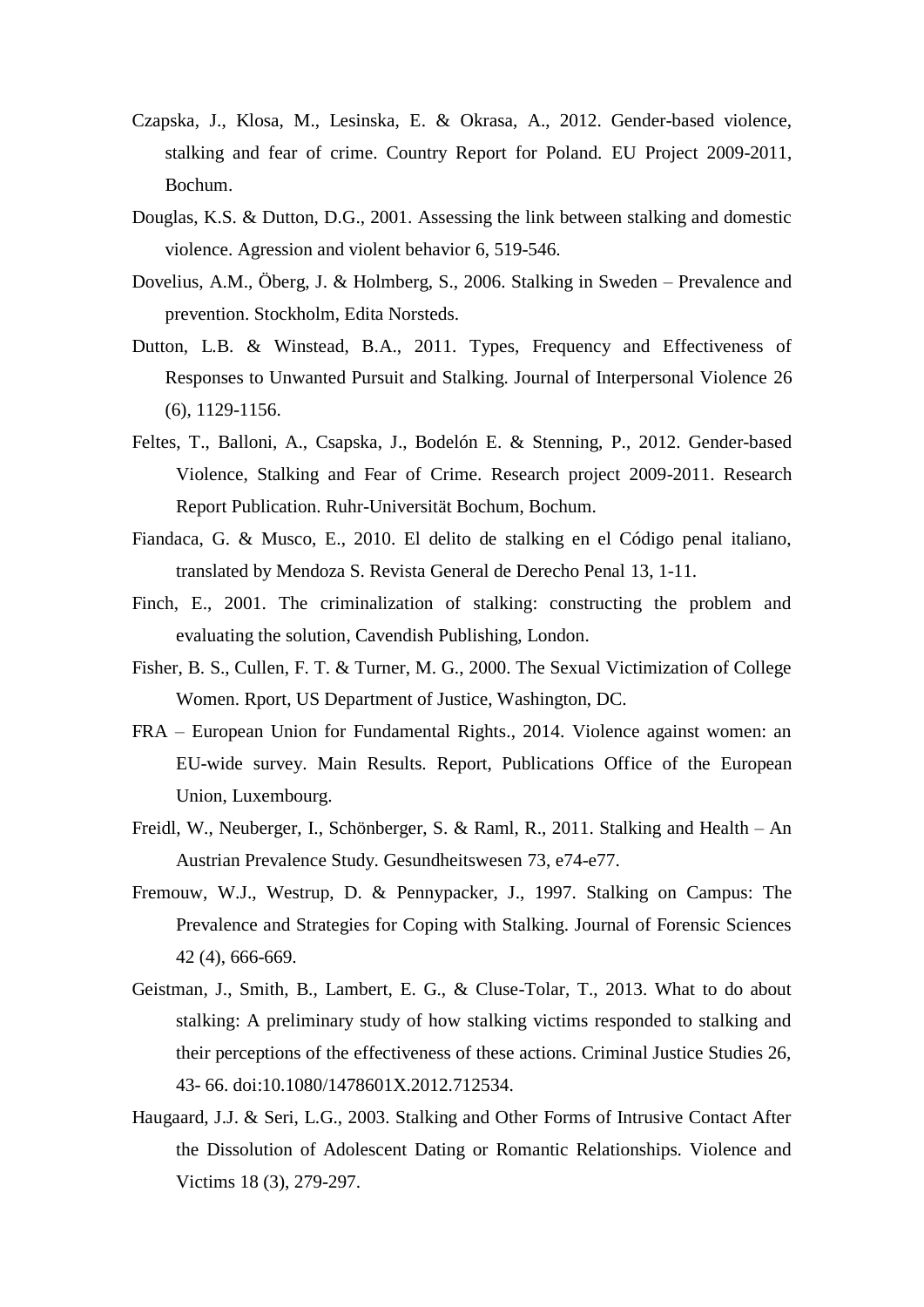Hoffmann, J., 2006. Stalking. Heidelberg, Springer.

- Istituto Nazionale di Statistica, 2007. La violenza e i maltrattamenti contro le donne dentro e fuori la familia, Anno 2006. Report Istat, Roma.
- Johansen, K. B. H., & Tjørnhøj-Thomsen, T., 2016. The consequences of coping with stalking—Results from the first qualitative study on stalking in Denmark. International Journal of Public Health 61, 883-889. doi:10.1007/s00038-016- 0851-7.
- Korkodeilou, J., 2017. 'No place to hide' Stalking victimisation and its psycho-social effects. International Review of Victimology 23 (1), 17-32.
- Kuehner, C., Gass, P., & Dressing, H., 2007. Increased risk of mental disorder among lifetime victims of stalking—Findings from a community study. European Psychiatry 22, 142-145. doi:10.1016/j.eurpsy.2006.09.004.
- Logan, T. K., Shannon, L., Cole, J. & Swanberg, J., 2017. Partner stalking and implications for women's employment. Journal of Interpersonal Violence 22(3), 268-291.
- Matos, M., Grangeia, H., Ferreira, C. & Azevedo, V., 2011. Inquérito de Vitimação por Stalking. Relatório de Investigação, Grupo de Investigação sobre Stalking em Portugal. Report., Universidade do Minho, Minho.
- Meloy, J. R. & Gothard, S., 1995. A demographic and clinical comparison of obsessional followers and offenders with mental disorders. American Journal of Psychiatry 152 (2), 258-263.
- National Union of Students., 2011. A study of women students' experiences of harassment, stalking, violence and sexual assault. Report, NUS, London.
- Nicol, B., 2006. Stalking, Reaktion books, London.
- Nobles, M. R., Reyns, B. W., Fox, K. A., & Fisher, B. S., 2014. Protection against pursuit: A conceptual and empirical comparison of cyberstalking and stalking victimization among a national sample. Justice Quarterly 31, 986-1014. doi:10.108 0/07418825.2012.723030
- Office for National Statistics., 2015. Chapter 4: Violent Crime and Sexual Offenses Intimate Personal Violence and Serious Sexual Assault, en Crime Statistics, Focus on Violent Crime and Sexual Offences, 2013/14 Release. Report, Office for National Statistics, London.
- Pathé, M. & Mullen, P. E., 1997. The impact of stalkers on their victims. British Journal of Psychiatry 170, 12-17.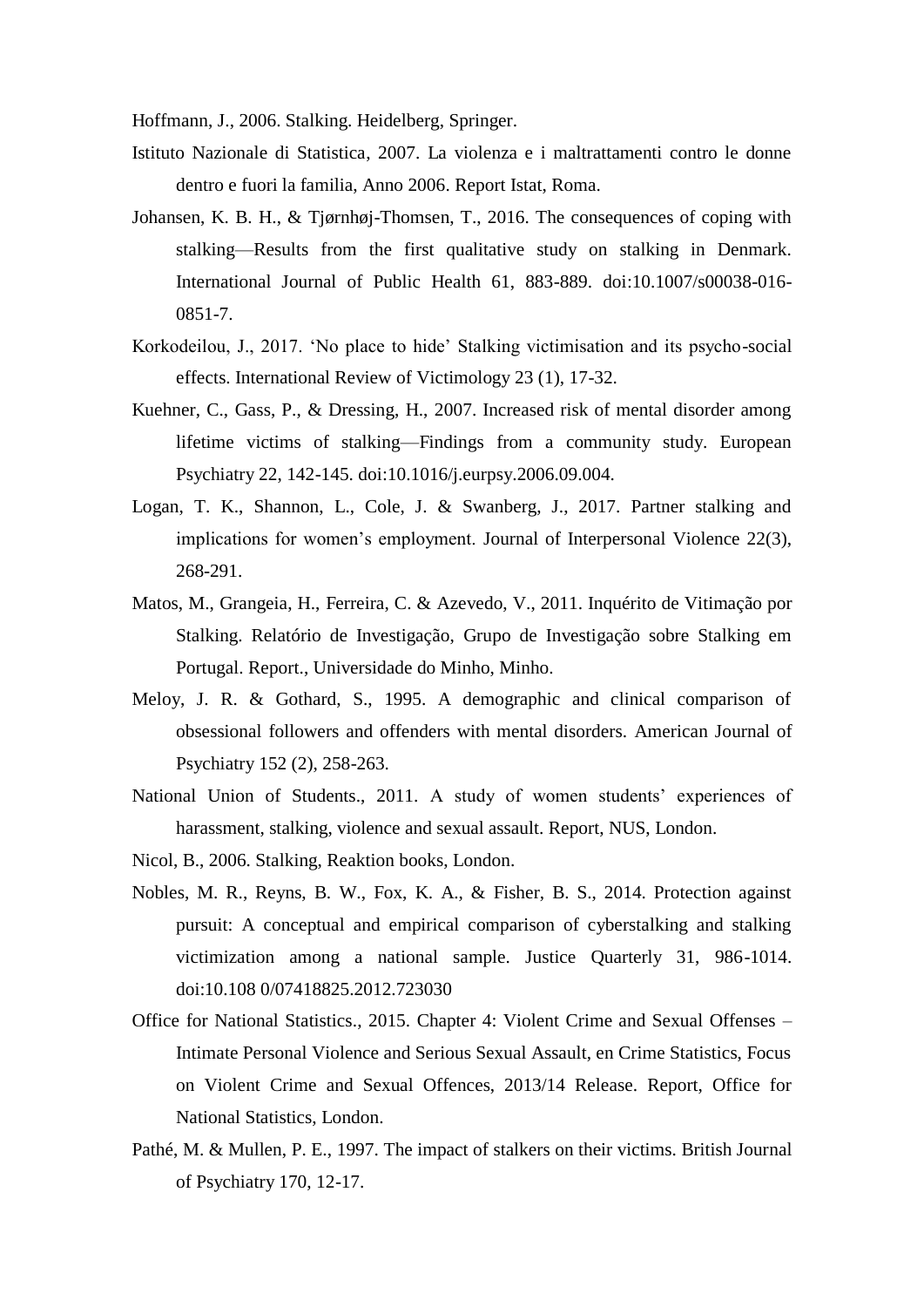- Purcell, R., Pathé, M. & Mullen, P. E., 2005. Association between stalking victimisation and psychiatric morbidity in a random community sample. The British Journal of Psychiatry 187, 416-420.
- Podaná, Z. & Imríšková, R., 2016. Victims' Responses to Stalking: An Examination of Fear Levels and Coping Strategies. Journal of Interpersonal Violence 31 (5), 792- 809.
- Royakkers, L., 2000. The Dutch approach to stalking laws. California Criminal Law Review 3 (1), 1-14.
- Scottish Government Social Research., 2014. Scottish Crime and Justice Survey 2012/13: Sexual Victimization and Stalking. Report, Justice Analytical Services, Edinburgh.
- Sheridan, L., & Grant, T., 2007. Is cyberstalking different? Psychology, Crime & Law 13, 627-640. doi:10.1080/10683160701340528.
- Spitzberg, B.H., Nicastro, A.M. & Cousins, A.V., 1998. Exploring the Interactional Phenomenon of Stalking and Obsessive Relational Intrusion. Communication Reports 11 (3), 33 - 47.
- Stenning, P., Mitra-Kahn, T. & Gunby, C., 2012. Gender-based Violence, Stalking and Fear of Crime. Country Report United Kingdom. EU Project 2009-2011, Bochum.
- Tjaden, P. & Thoennes, N., 1998. Stalking in America: Findings From the National Violence Against Women Survey. US Department of Justice, Washington, DC.
- Union of students in Ireland., 2013. Say Something. A Study of Students' Experiences of Harassment, Stalking, Violence and Sexual Assault. Report, USI, Dublin.
- Van der Aa, S., 2010. Stalking in the Netherlands: Nature and prevalence of the problem and the effectiveness of anti-stalking measures, PhD Thesis, University of Tilburg, the Netherlands.
- Villacampa, C., 2009. Stalking y derecho penal. Relevancia jurídico-penal de una nueva forma de acoso. Iustel, Madrid.
- Villacampa, C., 2013. El proyectado delito de acecho: incriminación del "stalking" en Derecho Penal español. Cuadernos de política criminal 109, 5-44.
- Westrup, D., 1998. Applying Functional Analysis to Stalking Behavior. In J. R. Meloy (Ed.), *The psychology of stalking*, 275-294. Academic press, San Diego.
- Westrup, D., Fremouw, W.J., Thompson, R.N. & Lewis, S.F., 1999. The Psychological Impact of Stalking on Female Undergraduates. Journal of Forensic Sciences 44 (3), 554-557.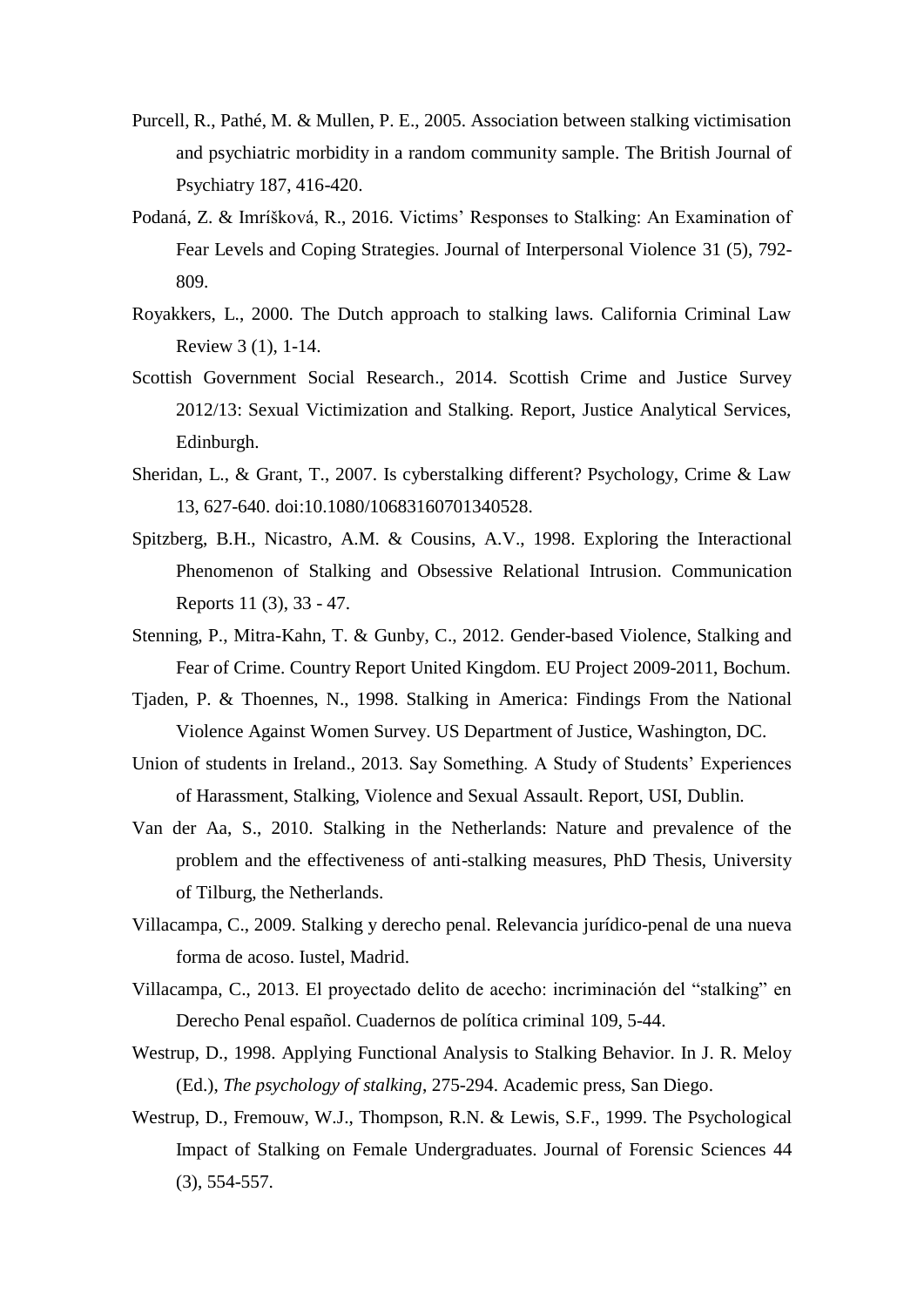Worsley, J. D., Wheatcroft, J. M., Short, E. & Corcoran, R., 2017. Victims' Voices: Understanding the Emotional Impact of Cyberstalking and Individuals' Coping Strategies. SAGE Open, 1-17.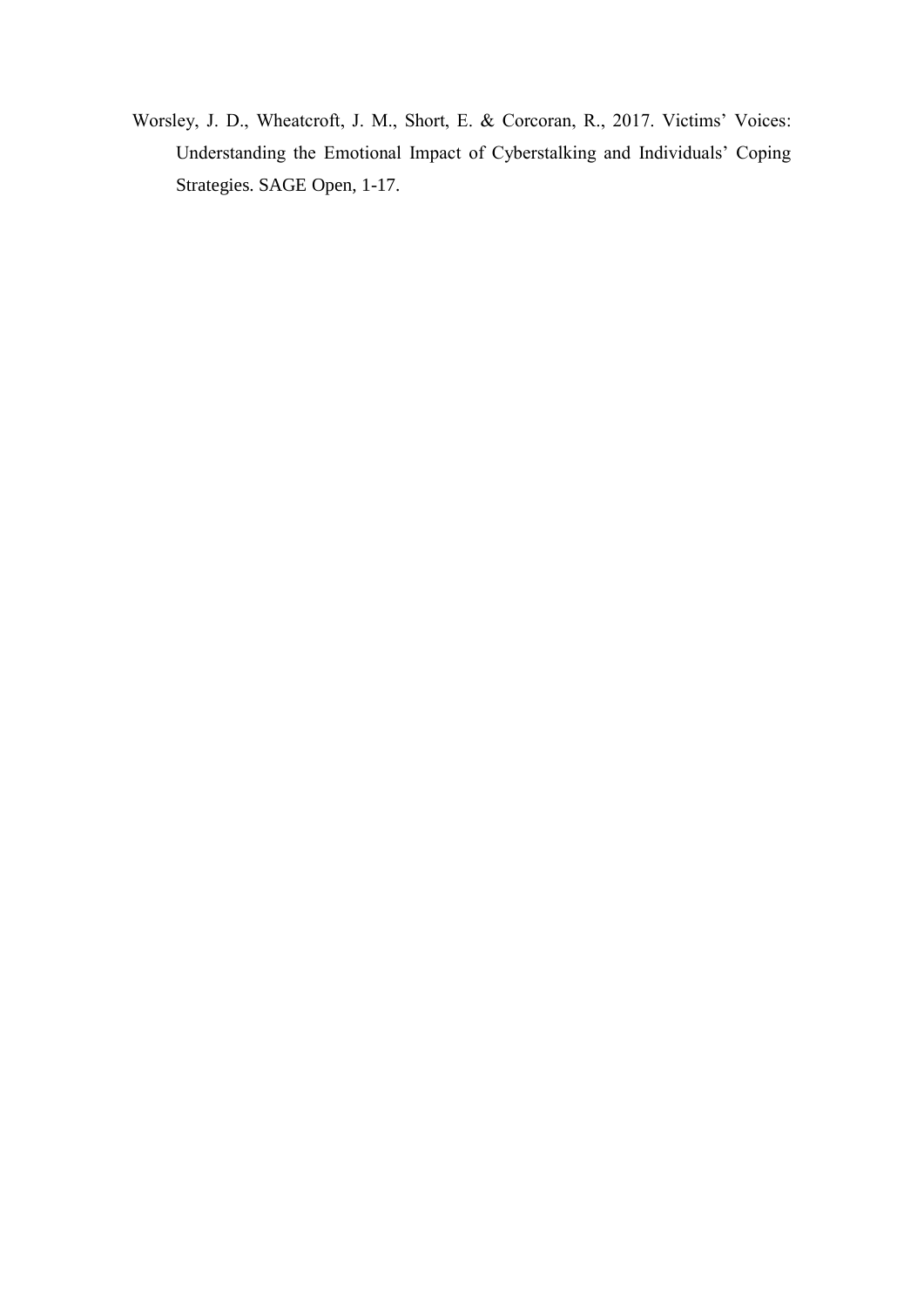**Table 1.** Characteristics of self-identified victims and nature of the victimisation (*n*=152)

|                                                           |                                                                                                                                | n                | Percentage<br>(% ) |
|-----------------------------------------------------------|--------------------------------------------------------------------------------------------------------------------------------|------------------|--------------------|
| Sex of the victim $(*)$                                   | Male                                                                                                                           | 30               | 19.7               |
|                                                           | Female                                                                                                                         | 122              | 80.3               |
| Autonomous community                                      | Catalonia                                                                                                                      | 106              | 69.7               |
|                                                           | Valencian Community                                                                                                            | 46               | 30.3               |
| Behaviours repeatedly<br>experienced by the<br>victim(**) | Sent the victim offensive or threatening e-<br>mails, text messages (SMS) or instant<br>messages                               | 87               | 57.2               |
|                                                           | Sent the victim offensive or threatening<br>letters or cards                                                                   | 5                | 3.3                |
|                                                           | Made offensive, threatening or silent phone<br>calls to the victim                                                             | 56               | 36.8               |
|                                                           | Posted offensive comments about the victim<br>on the Internet                                                                  | 43               | 28.3               |
|                                                           | Shared private photos or videos of the<br>victim on the Internet or by mobile phone<br>Loitered or waited outside the victim's | 10               | 6.6                |
|                                                           | home, workplace or school<br>Deliberately followed the victim around                                                           | 76               | 50                 |
|                                                           | Purchased products or goods or contracted                                                                                      | 48               | 31.6               |
|                                                           | services for the victim                                                                                                        | 1                | 0.7                |
|                                                           | Had a third party contact the victim                                                                                           | 44               | 28.9               |
|                                                           | Damaged the victim's property or material<br>goods                                                                             | 20               | 13.1               |
| Frequency<br>of the behaviours $(*)$                      | Fewer than 2 times a week                                                                                                      | $\overline{7}$   | 4.6                |
|                                                           | 2-5 times a week                                                                                                               | 82               | 53.9               |
|                                                           | 6 or more times a week                                                                                                         | 63               | 41.4               |
| Duration<br>of the behaviours $(*)$                       | A few days                                                                                                                     | 27               | 17.8               |
|                                                           | Between a few days and 1 month                                                                                                 | 20               | 13.2               |
|                                                           | More than 1 month but less than 3 months<br>More than 3 months but less than 6 months                                          | 20<br>21         | 12.2<br>13.8       |
|                                                           | More than 6 months but less than 1 year                                                                                        | 21               | 13.8               |
|                                                           | Between 1 and 3 years                                                                                                          | 29               | 19.1               |
|                                                           | More than 3 years                                                                                                              | 14               | 9.2                |
| Sex of the stalker                                        | Male                                                                                                                           | 93               | 61.2               |
|                                                           | Female                                                                                                                         | 35               | 23                 |
|                                                           | Both male and female                                                                                                           | 24               | 15.8               |
| Previous                                                  | Spouse                                                                                                                         | $\boldsymbol{0}$ | $\boldsymbol{0}$   |
| victim-offender                                           | Partner                                                                                                                        | 11               | 7.2                |
| relationship (**)                                         | Former spouse                                                                                                                  | $\mathbf{0}$     | $\theta$           |
|                                                           | Former partner                                                                                                                 | 35               | 23                 |
|                                                           | <b>Boss</b>                                                                                                                    | 1                | 0.7                |
|                                                           | Colleague                                                                                                                      | 1                | 0.7                |
|                                                           | Client, customer or patient                                                                                                    | $\theta$         | $\boldsymbol{0}$   |
|                                                           | Teacher, trainer or coach                                                                                                      | 3                | 2                  |
|                                                           | Fellow student                                                                                                                 | 43               | 28.3               |
|                                                           | Doctor or healthcare worker                                                                                                    | 0                | 0                  |
|                                                           | Other family member                                                                                                            | 6                | 3.9                |
|                                                           | Someone they just met                                                                                                          | 17               | 11.2               |
|                                                           | Friend                                                                                                                         | 20               | 13.2               |
|                                                           | Acquaintance                                                                                                                   | 31               | 20.4               |
|                                                           | Someone they did not know<br>They do not know who it was                                                                       | 27<br>5          | 17.8<br>3.3        |
| Number of stalkers                                        | 1                                                                                                                              | 93               | 61.2               |
|                                                           | $\overline{2}$                                                                                                                 | 13               | 8.6                |
|                                                           | 3 or more                                                                                                                      | 25               | 16.4               |
|                                                           |                                                                                                                                |                  |                    |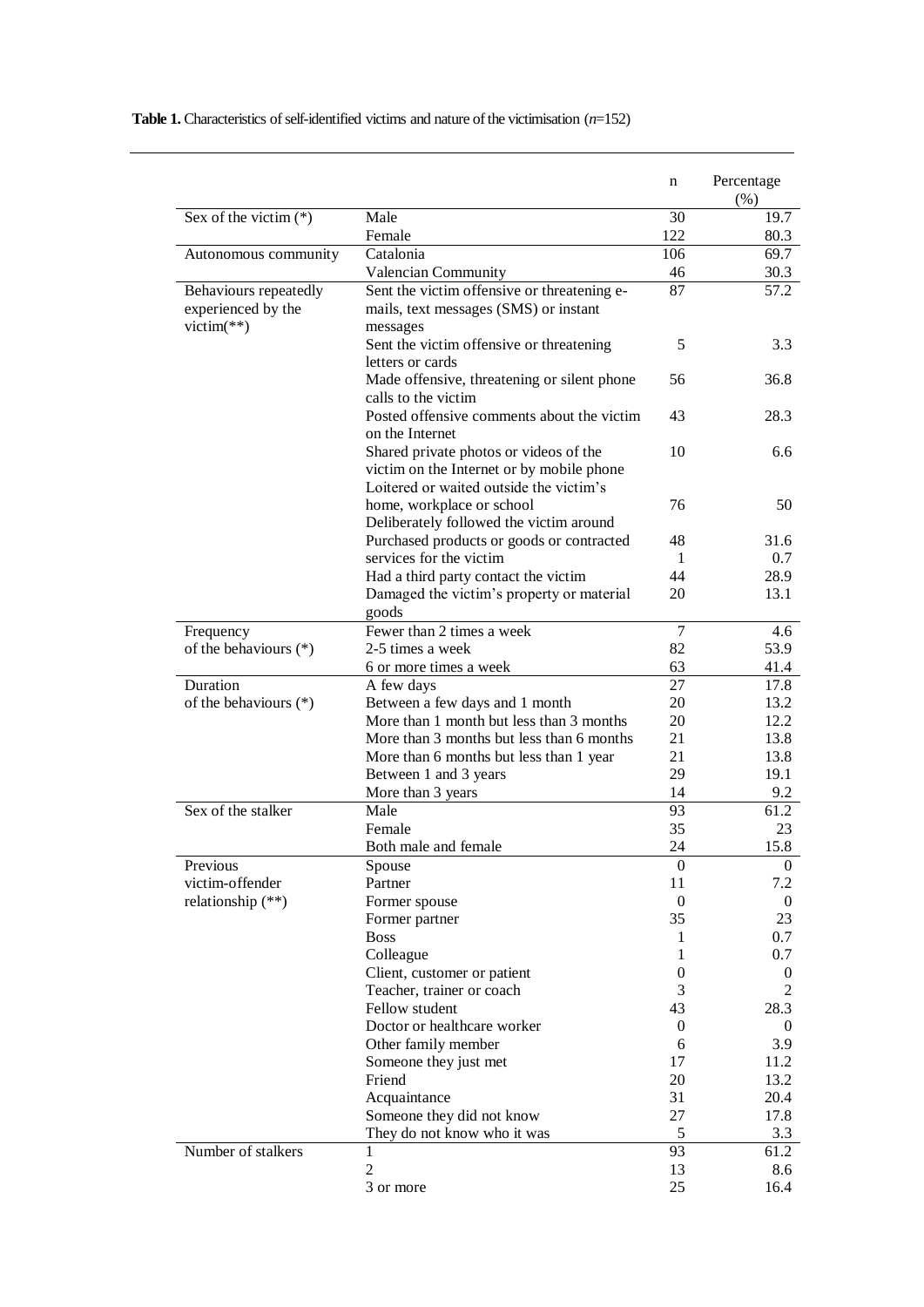(\*) Some categories do not add up to 100% due to rounding or the failure of some participants to respond.

(\*\*) Multiple-response questions



**Figure 1.** Emotional responses to victimisation, by sex.



**Figure 2**. Psychological consequences of the victimisation.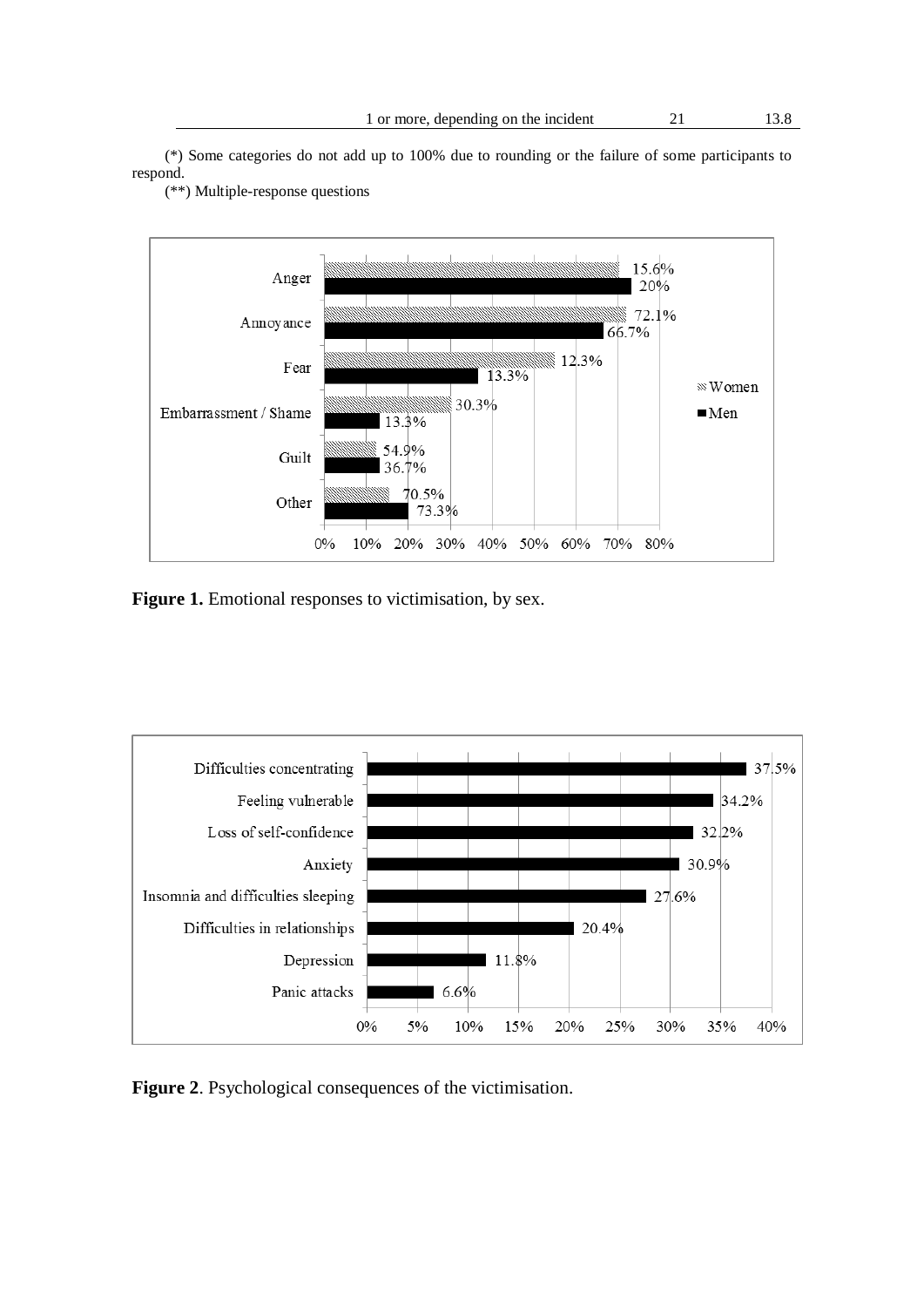

**Figure 3**. Coping strategies used by the victims.



**Figure 4**. People the victim told about the situation.